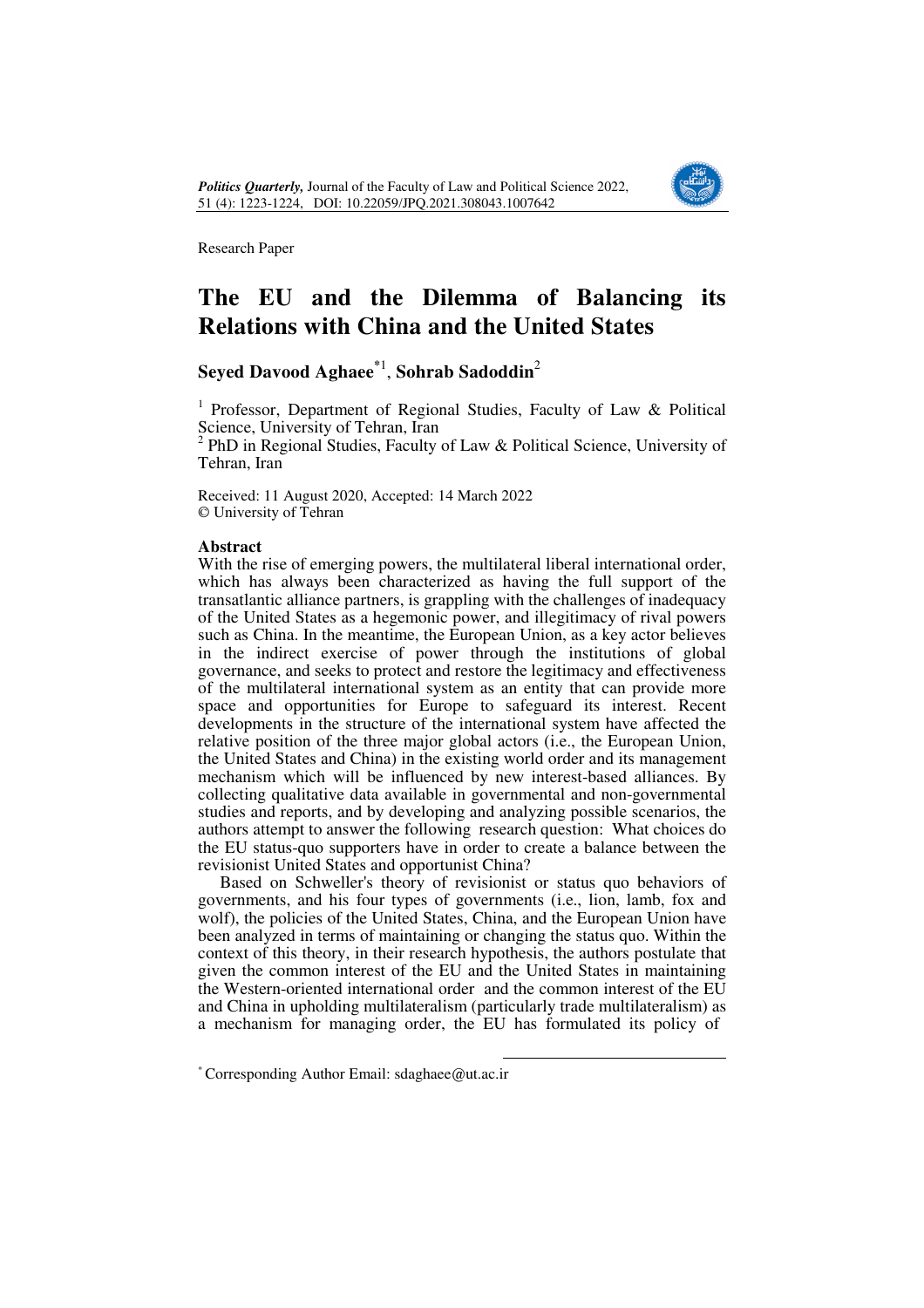balancing relations with the US and China. For hypothesis testing, five probable scenarios are developed and analyzed. It is asserted that the use of scenarios and public goods game as a research tool will be useful in carefully examining the contentious issues in the relationship between key international actors. Scenarios help to better understand the worldviews and policies of multiple stakeholders. Public goods games have been useful in understanding the role of rationality in actors' decision-making and the key behavioral incentives which determine what choices will be made for cooperation and conflict in inter-state relations. The EU's share in the supply of global public goods (based on Western values) and the role that the EU should play in this international game are determined based on "absolute personal interests". The key factors which work as incentives for the role of the EU in the supply of public goods are the self-seeking benefits of their contributions, the expected costs associated with the failure to participate in the supply of public goods, and the concerns about the irrational or opportunist behaviors of the other international players which might try to maximize their own benefits at the expense of the EU.

In conclusion, it is argued that the most likely scenario would probably be a hybrid scenario in which the European Union is reasonably anticipated to follow its own independent path in order to maintain global multilateralism, but in parallel with its transatlantic cooperation with the US to contain China, and its continued policy of keeping its trade ties with China intact. Such a dualpurpose policy would be adopted to maintain the EU's capacity for independent action while balancing its relationship with both China and the US. In other words, the European Union is primarily seeking to enhance (and then maintain) its capacity for independent action so that in case of the intensification of the renewed great power competition and even hostility, it could use this capacity in cooperation with the middle powers of the international systems for the purpose of safeguarding its independent position in global affairs. The EU is aware of the undeniable role of the United States and China in shaping the world order, and is eager to increase the breadth and complexity of its relations with these two players. It is not surprising to observe the EU's continued efforts to maintain good relations with both China and the United States based on a set of common interests since it wants to avoid being relegated to a bargaining chip in a probable US-China confrontation.. In sum, the EU is forced to play a balancing act between China and the US, but it is also interested in forming interest-based alliances with the middle powers.

**Keywords:** European Union, China, the United States, Interest-Based Alliances, Distribution of Power, Multilateralism, Balance of Interests

#### **Declaration of conflicting interests**

The authors declared no potential conflicts of interest with respect to the research, authorship, and/or publication of this article.

#### **Funding**

The authors received no financial support for the research, authorship, and/or publication of this article.

**ORCID iDs:** https://orcid.org/0000-0002-5383-0804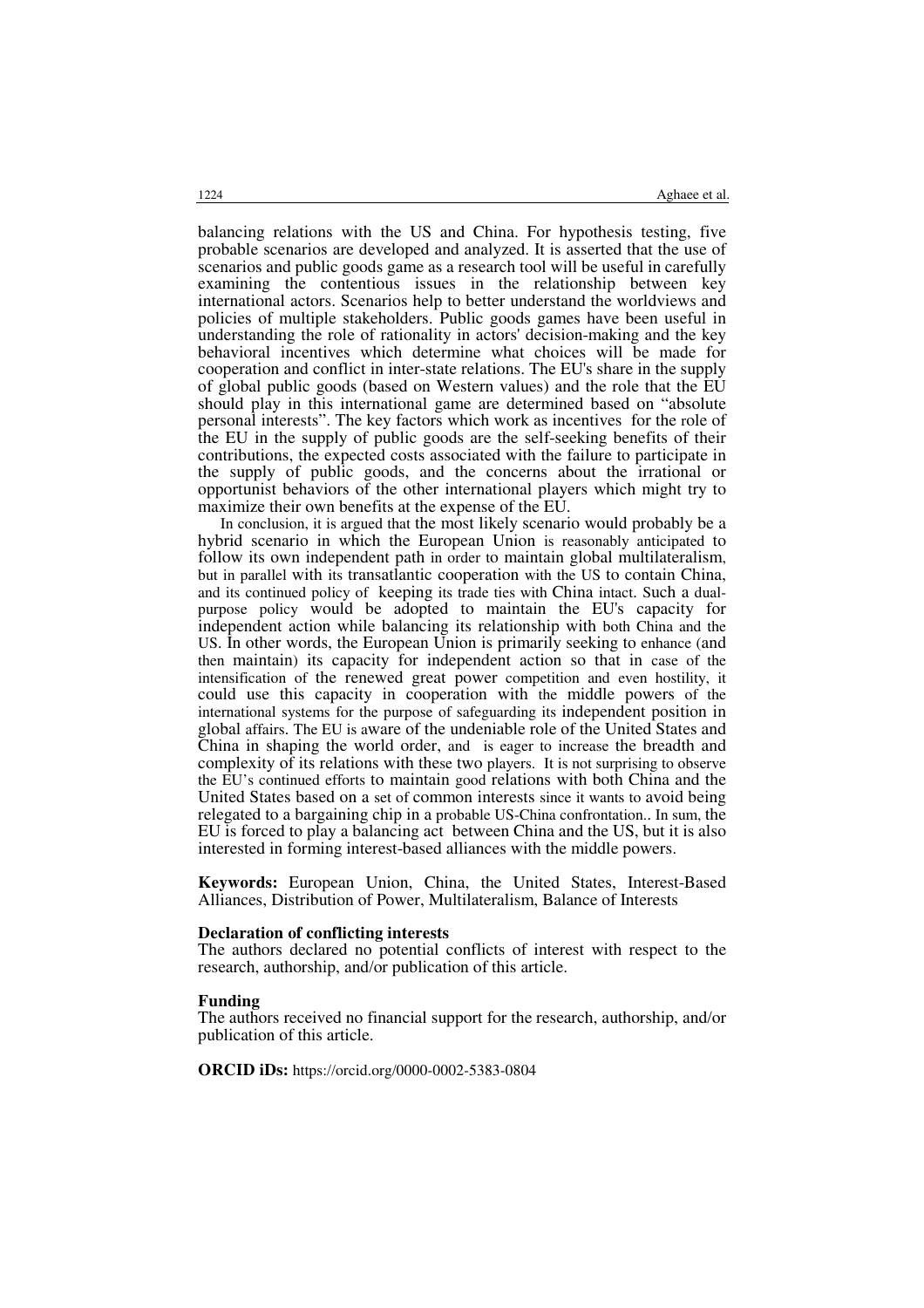

## **Representation of the Syrian Crisis in the Pakistani Media to Advance Government Policy**

# **Alireza Khosravi\***<sup>1</sup> **, Muhammad Hussain Hussaini**<sup>2</sup>

<sup>1</sup> Assistant Professor, International Relation Department, Faculty of Law & Political Science, University of Tehran, Iran

 $2$  PhD in International Relation, Faculty of Law & Political Science, University of Tehran, Iran

Received: 26 January 2020, Accepted: 14 March 2022 © University of Tehran

### **Abstract**

Iran and Saudi Arabia, which enjoy good relations with Pakistan, were engaged in a proxy war during the Syrian crisis. The tensions between the two regional rivals over Syria posed a major challenge for Pakistan. On the one hand, Pakistan could not give up its friendship with its western neighbor with which it shares long and strategic borders and security concerns. On the other hand, Pakistan's close ties with Saudi Arabia did not allow Karachi to abandon its strategic cooperation with the oil-rich Kingdom. Every year, Riyadh provides billions of dollars in cash and credit to the Pakistani government in addition to extending cultural aid, humanitarian aid and other forms of assistance such as discounts on oil prices and loan forgiveness and discharge of the remaining balance on past credits. Pakistan's dependency is not limited to the economic or military dimensions of Saudi-Pakistan bilateral relations, and extends to cultural and religious domains because of the importance of Mecca and Medina as the holiest of Moslim cities and Pakistani people's interest in hajj (pilgrimage) to Mecca. In addition to the challenges of balancing its relations with these two regional states and other foreign policy issues, Pakistan's political leaders are faced with threatening domestic challenges due to the existing conflicts between different religious and sectarian spectrums ranging from moderates to extremist groups in Pakistani society. The power struggle and factional conflicts pose great challenges for the Pakistani decision-makers who have tried to find effective ways for public opinion management.

This brings us to the main objective of the present study —to examine how the Syrian crisis has been portrayed in the media in Pakistan, which is considered one of the most important countries in South Asia in terms of active media. It has dozens of television news networks and hundreds of newspapers operating nationally and locally in the country and enjoying relatively high levels of freedom of the press. However, some of them have

<sup>\*</sup> Corresponding Author Email: ali.khosravi@ut.ac.ir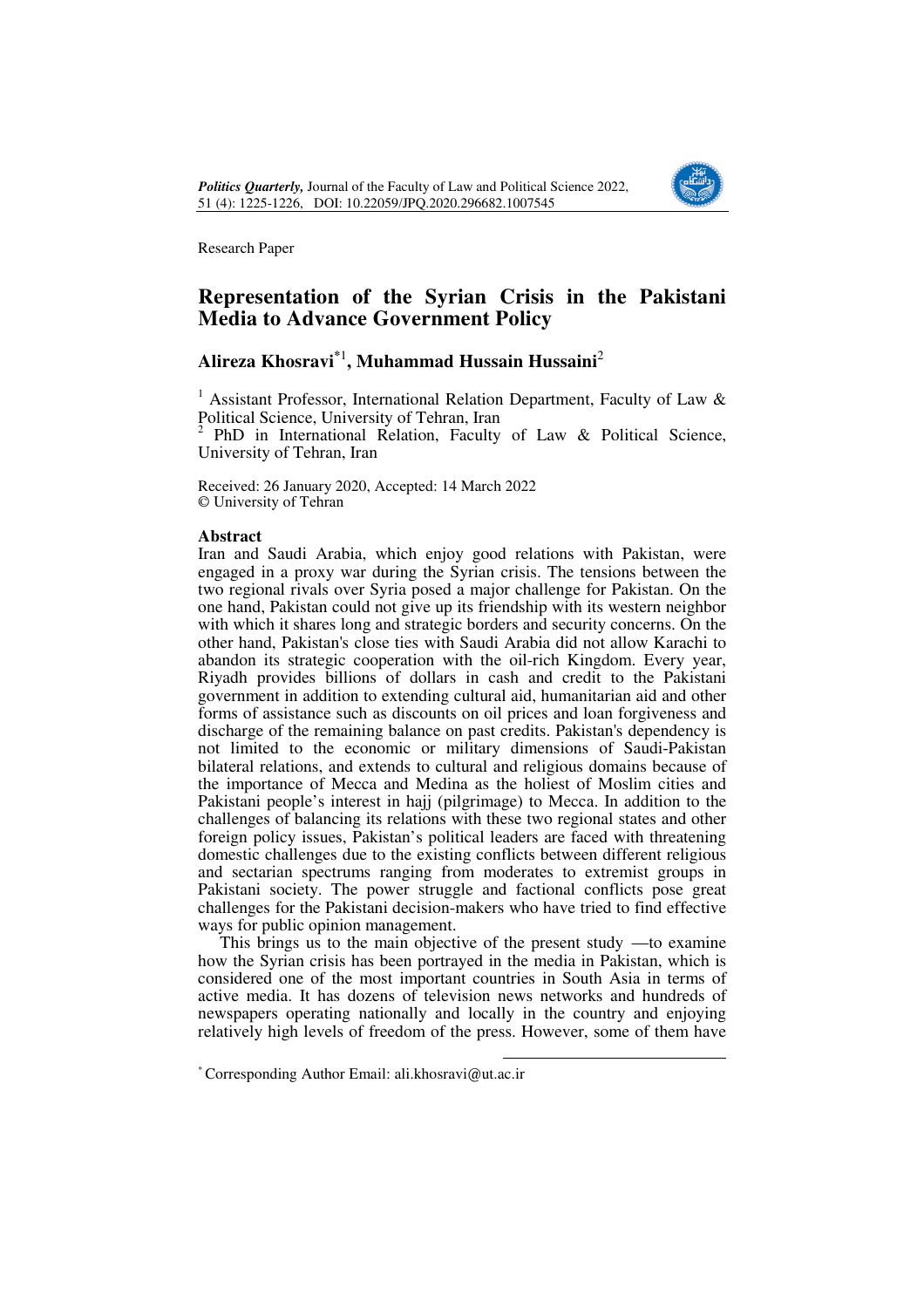been influenced by powerful political parties and the country's rulers. By focusing on three media: *Ummat* newspaper, *Jang* newspaper and *Islam Times* news site and using qualitative content analysis method, "Pedam" approach and analytical software, the authors attempt to find out how Syrian crisis were represented in these three Pakistani media outlets by using different types of strategies (e.g., highlighting, marginalization, conceptualization, and naturalization). It is certain that the meaning of the world depends on its representation. Representation, then, is the way in which we make reality meaningful. We create meanings about ourselves, others and the world around us, and we share or argue with each other through representation.

The findings show that the *Ummat* newspaper with its anti-Bashar orientation and negative portrayal of Iran and Russia, claims that the roots of the Syrian crisis lie in the intervention of these pro-Bashar Assad governments that are aligned with Syria. The *Islam Times* news site seeks to defend the legitimate sovereignty of the Syrian government by concentrating on Western intervention, and criticizing and highlighting the US role in creating the crisis in Syria and the region. *Jang* newspaper has adopted a different approach, and has portrayed the crisis as a deep-rooted and unresolved domestic issue in Syria, and has introduced the intervention of Western and regional countries in support of (or in opposition to) Bashar Assad as a result of domestic anti-Bashar forces. While there are many similarities between the macro-orientation of the two media outlets of *Jang* and the *Ummat*, the clear differences arising from the meanings pushed out of context in the two media outlets of the *Ummat* and the *Islam Times* is evident. In the former (*Ummat*), the Iran-Russia bloc is highlighted as an enemy, and in the latter (*Islam Times*), the Western bloc is represented as an enemy taking side with the United States and its regional allies. Beyond the contradicting representation of the Syrian crisis in the three media outlets, we found that they represent three different segments of Pakistani society. However, these media outlets were in fact instilling in their audience the need for Pakistan's neutrality. Consequently, they made it possible for the Pakistani government to achieve its goal of public opinion management in the Syrian crisis through the media in order to advance its own policy agenda.

**Keywords:** Syrian Crisis, Representation, Pakistani Media, Jang, Ummat, Islam Times

### **Declaration of conflicting interests**

The authors declared no potential conflicts of interest with respect to the research, authorship, and/or publication of this article.

#### **Funding**

The authors received no financial support for the research, authorship, and/or publication of this article.

**ORCID iDs:** https://orcid.org/0000-0002-1733-9356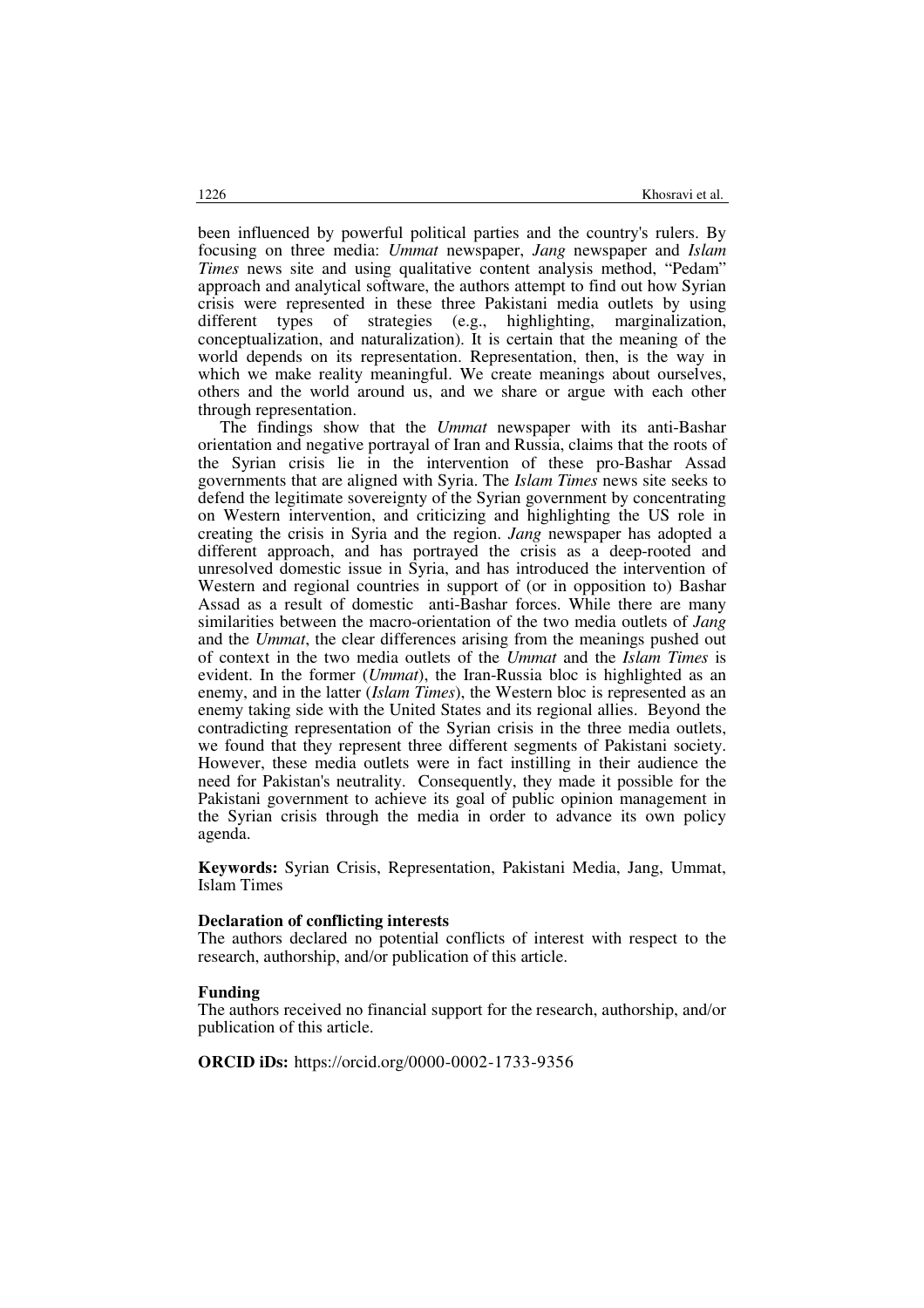

# **The Impact of Brexit on Three Key Principles in British Foreign Policy**

# **Mohammad Reza Saeid Abadi**1\* , **Sam Mohammadpour**<sup>2</sup>

1 Associate Professor, European Studies, Faculty of World Studies, University of Tehran, Iran

2 A PhD Candidate in British Studies, Faculty of World Studies, University of Tehran, Iran

Received: 12 April 2020, 14 March 2022 © University of Tehran

## **Abstract**

The Britons' referendum of 23 June 2016, known as Brexit has led to the UK's withdrawal from the European Union (EU). Within the context of ontological security theory, Brexit can be seen as a campaign by British people and politicians who have never been willing to see their country which was once at the center of world politics, in an alliance with  $27$ different European countries. For Britons, the EU is a federation aimed at regional integration of sovereignty and foreign policy of the member states, and consequently it might limit the ability of British government to conduct an independent foreign policy. Half a century of British membership in the EU and its recent withdrawal have raised doubts about the Kingdom's post-Brexit foreign policy. The potential for changes in the three key principles of British foreign policy (i.e., the Anglo-American special relationship, responsibility to protect, and multilateralism) are at the top of the ambiguities in the post-Brexit British foreign policy. In the research hypothesis, it is argued that Brexit will have a positive impact on the US-British special relationship, but it will create a more limited space for the use of British economic and military capabilities based on the principle of protection responsibility,, and it will lead Britain to upholding the principle of multilateralism by seeking alliances that unlike its membership in the EU will not undermine its institution of sovereignty and independent foreign policy.

In this paper, the authors use a descriptive-analytical approach and a multi-case study method to analyze the impact of Brexit on these three principles. By using this method, an attempt is made to examine these three key principles on a case-by-case basis and analyze the effect of Brexit on them separately. A key objective is to scrutinize the attitudes and preferred policies of the two British major parties (i.e., Conservative Party and Labour

<sup>\*</sup> Corresponding Author Email: sabadi@ut.ac.ir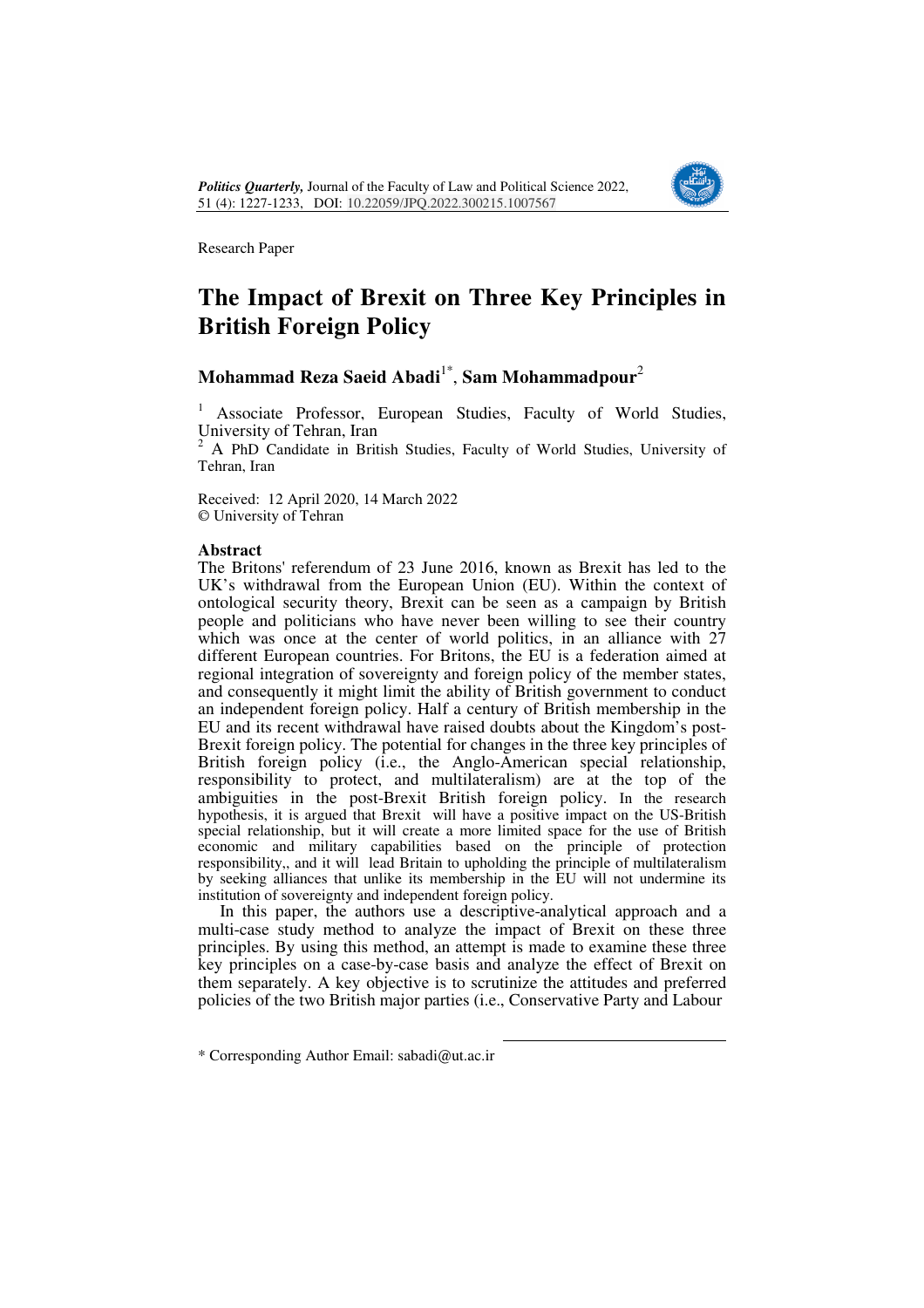Party) concerning these principles and the expected impact of Brexit on them. For the theoretical framework of the present study, the theory of ontological security is selected. An important theoretical assumption is that the identity of a state is not necessarily formed only by an external factor, as an 'other'. Identity is also constructed through the development of autobiographical narratives that rely on a state's history and experience, which bring about the continuity of the state's existence and its perception of self-identity and its raison d'être. Through these narratives, the individuals in the state and society recognize who they are and how they should act in international politics.

In connection with the Anglo-American special relationship, concepts such as Anglo-Saxonism and Englishness have become powerful narratives that have historically strengthened British-American bonds. Regarding the responsibility to protect, the two main British parties, especially the Conservatives, fully endorse this principle. In this sense, one of the main narratives among British politicians has been the Kingdom's glorious past in defense of democratic values. They view their country as committed to promoting human freedoms, democracy, and anti-terrorism activities, which they call liberal interventionism. Furthermore, one of the characteristics of British foreign policy over the centuries has been the independence of its foreign policy. With the growing integration of the EU, the independence of British foreign policy as a dominant autobiographical narrative has been threatened. After the Britain's withdrawal from the EU, the British politicians need to establish an efficient multilateral system, to redefine the country's raison d'être and to create alternative narratives that justify their behaviour and actions, especially in the face of challenges from the emerging powers. Concerning these ontological issues, some scholars argue that the presence of a major power such as Britain in the EU as a tight alliance has been confronted with challenges from the beginning. In other words, it is far-fetched for a country like Britain, once at the top of the international power structure to merge its national sovereignty and foreign policy independence into a quasi-federation like the EU, and acquire no exceptional superiority over other members. However, the withdrawal from the EU in which Britain has been a key member state for half a century will undoubtedly change the main principles of British foreign policy (Anglo-American special relationship, responsibility to protect, and multilateralism). Our findings are summarized as follows:

After Brexit, the capacity to safeguard the special relationship will depend on Britain's willingness and ability to resolve US suspicions. In connection with the Britons' intentions to maintain and strengthen the special relationship, the two factors of mutual guarantee of the relationship and the approval and acceptance of a lesser role by Britain will be essential. However, the type and extent of bilateral assurances, particularly from the UK will help the Kingdom to reaffirm its commitment to US policies. Concerning the issue of British less significant role in the special relationship, it is clear that the US expects to play the dominant role and its policy of giving a secondary and subordinate role to Britain will be pursued more prominently in post-Brexit foreign policy. Regarding the responsibility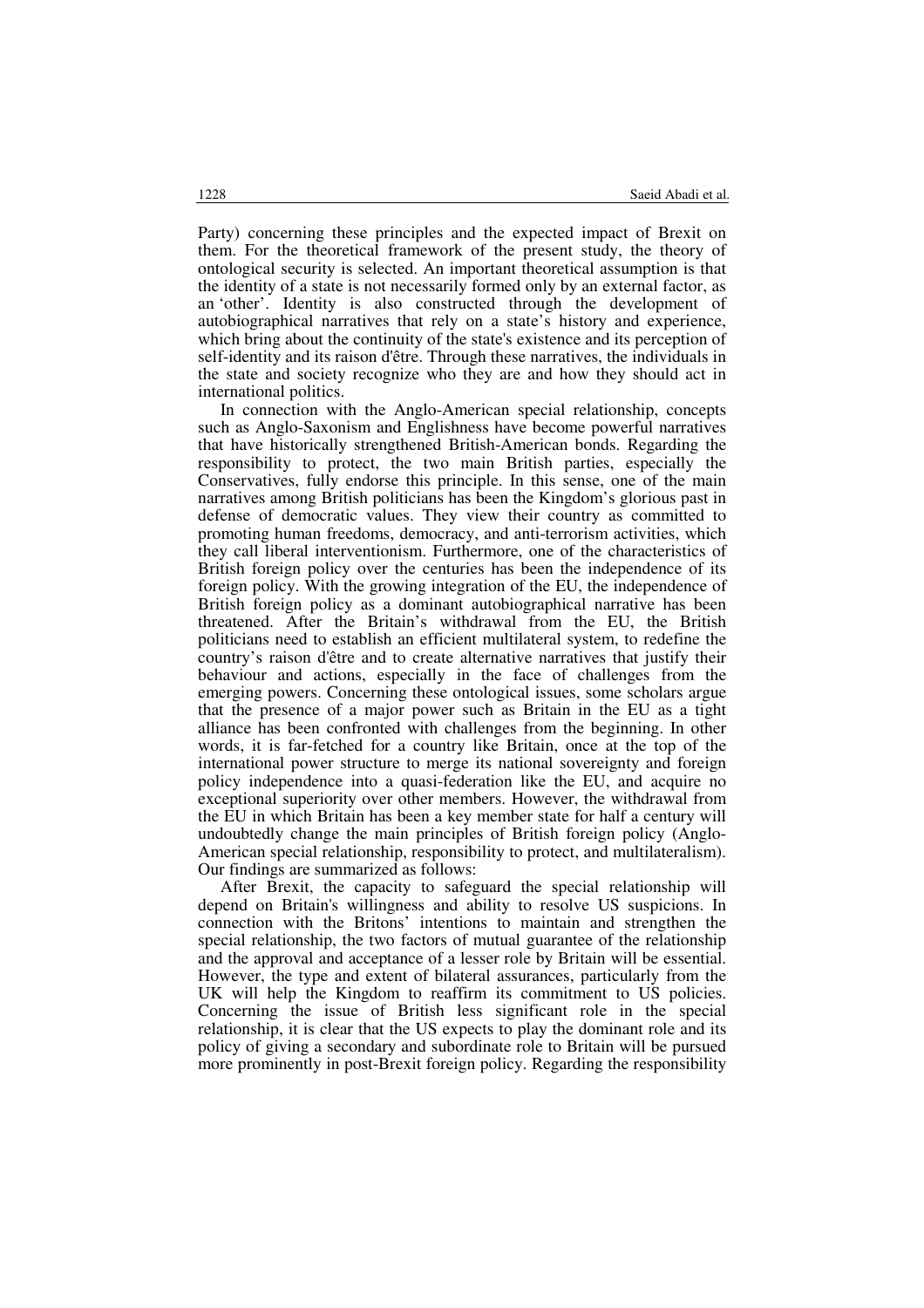to protect, there are many concerns in post-Brexit Britain, and most of them are due to the fact that Britain will be in a weaker position, both economically and militarily. Therefore, many in Britain believe that intervention to fulfill their country's responsibilities, especially in the form of military intervention, even for humanitarian purposes, should be the last resort. Others believe that Britain will increasingly have to rely on its soft power capacities to fulfill its responsibility to support liberal interventionism. Finally, with regard to the third principle, it should be noted that due to its inability to pursue a unilateral foreign policy in the post-Brexit period, the UK is likely to continue to pursue the policy of multilateralism in its foreign policy, and to participate in coalitions that do not limit British national sovereignty and foreign policy independence, as shown in the case of NATO. The present study helps identify the challenges and opportunities that the phenomenon of Brexit has created for the key principles of British foreign policy and better evaluate its foreign policy behaviors in the post-Brexit period.

**Keywords:** Brexit, Anglo-American Special Relationship, Responsibility to Protect, Multilateralism, European Union

#### **Declaration of conflicting interests**

The authors declared no potential conflicts of interest with respect to the research, authorship, and/or publication of this article.

#### **Funding**

The authors received no financial support for the research, authorship, and/or publication of this article.

**ORCID iDs:** https://orcid.org/0000-0002-3950-7939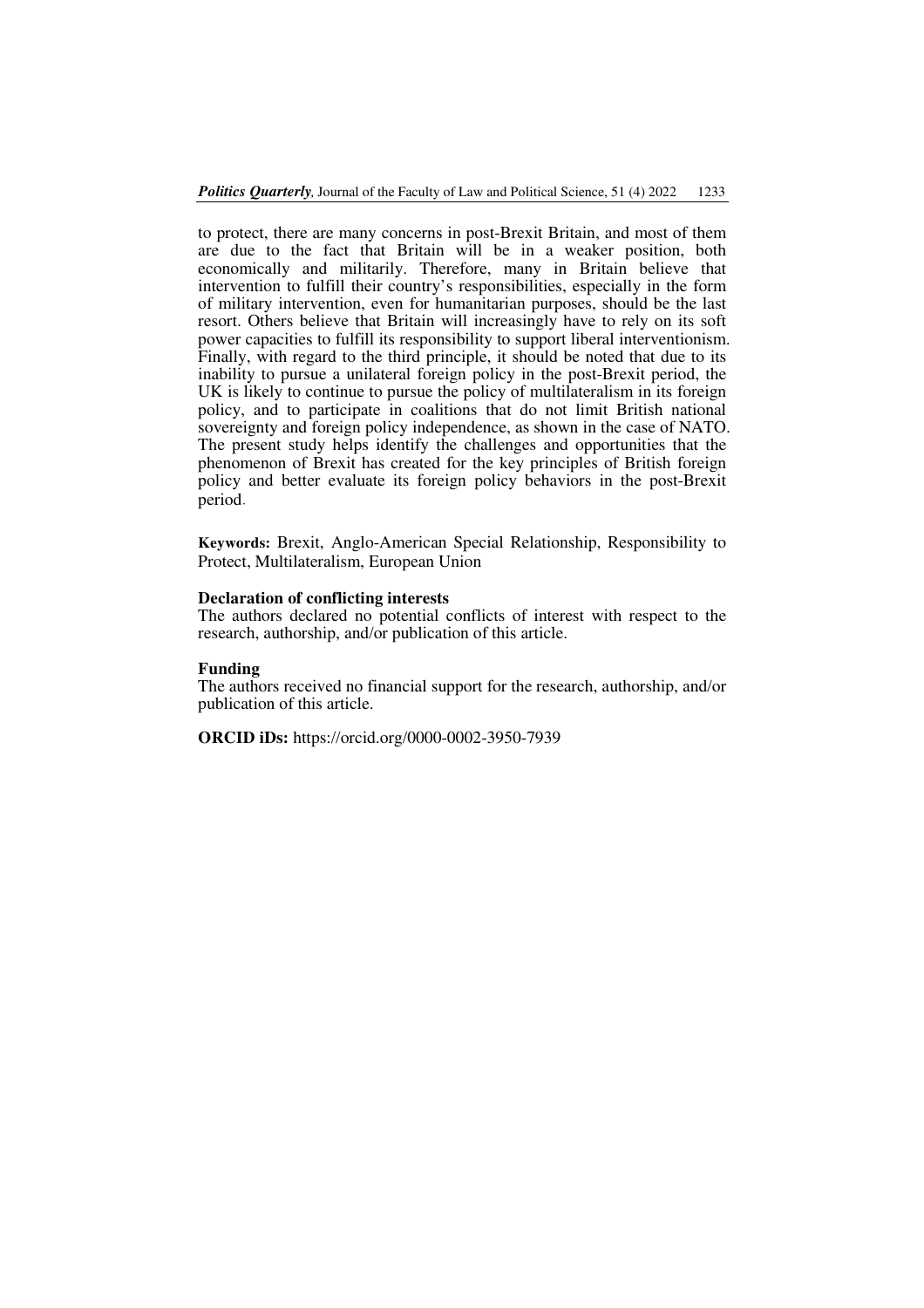

# **Modern Governmentality in Iran's Nasserite Era: The Emergence of Population and its Management Techniques**

# **Alireza Sadra**\*<sup>1</sup> **, Ghasem Nemati**<sup>2</sup>

<sup>1</sup> Professor, Department of Political Science, Faculty of Law  $\&$  Political Science, University of Tehran, Iran

<sup>2</sup>A PhD Candidate in Political Science, Faculty of Law & Political Science, University of Tehran, Iran

Received: 31 January 2021, Accepted: 14 March 2022 © University of Tehran

### **Abstract**

Modern state in Iran does not have a long history, considering that it has been established in the mid-nineteenth century. Due to its domestic and external conditions, this state has acquired unique characteristics. For this reason, the combination of traditional and modern governance as well as the various discourses and mechanisms of the modern state have influenced the public image of the state in Iranian contemporary society. To understand the special nature of the modern state in Iran, there is a need to analyze the historical stages through which the state has been evolving as a vital element in the lives of Iranians today. A large group of scholars attribute the formation of the modern state in Iran to the enactment and enforcement of the 1906 constitution (*Qānon-e asāsi-ye mashrotâh*) in Qajar era, or the rise of the first Pahlavi ruler in 1925. However, the authors in this paper argue that the conditions for the establishment of a modern state in Iran go back to the Nasserite era (decades before the adoption of the 1906 Constitution). The study of the origin of the modern state must go beyond the official histories and be concentrated on careful consideration of the relevant events. The occurrence of some seemingly insignificant and marginal events in the mid-Nasserite era gave rise to a new concept of population— one of the important consequences of which was a change in structures and processes of governance to better manage the population. The rulers had previously considered Iranian population to be without originality, authenticity, and independence, but the attitude of the ruling elites toward the public had been changing. The population was becoming one of the major elements of state power with the potential to overshadow other factors of power.

The main objective of this analysis is to find answers to the following research questions: 1. what conditions led to the emergence of modern

<sup>\*</sup> Corresponding Author Email: sadra@ut.ac.ir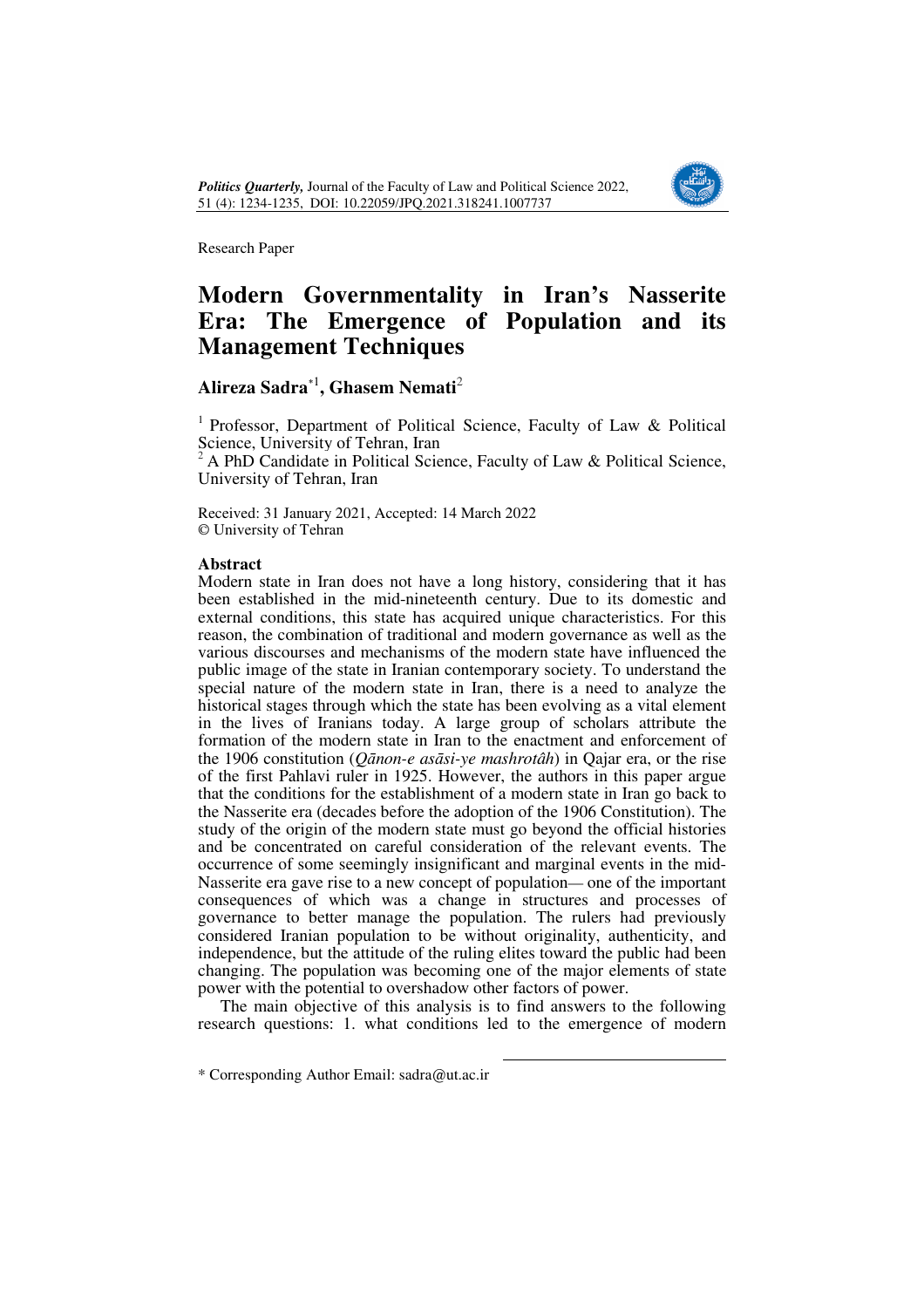government in nineteenth-century Iran, especially in the Nasserite era? 2. How did events such as epidemics and food shortages lead to the rise of the population and the emergence of the modern state in Iran? Inspired by Michel Foucault's conceptualization of governmentality which includes the study of processes and approaches by which states oversee all aspects of citizens' lives, our research hypothesis has been formulated. It is asserted that the occurrence of certain events (epidemics and food scarcity) in Iran has given rise to a new concept of population which has in turn led to the transition to a new form of governmentality, initially based on two apparatuses of security and discipline. To find suitable answers to the research questions and test the hypothesis, we collect and analyze quantitative data in nineteenth-century treatises and documents, as well as in academic texts related to the formation of modern state in Iran. The conclusion is that the micro-events (smallpox epidemic and grain shortage) affected the various dimensions of the processes of the formation of Iran's modern state with its unique characteristics. Although other factors such as the gradual development of cities, the growth of urbanization, and the delimitation of the country's borders in this period have also contributed to the emergence of the population and the evolution of Iran's modern state, but the importance of these two events are undeniable. By understanding the origin and true nature of modern state in Iran, we will be able to deal with many pressing political and socio-economic problems. This is a useful endeavor, given the urgency of addressing challenges facing the country today through effective governance.

**Keywords:** Iran, Modern State, Nasserite Era, Epidemic, Food Scarcity

#### **Declaration of conflicting interests**

The authors declared no potential conflicts of interest with respect to the research, authorship, and/or publication of this article.

#### **Funding**

The authors received no financial support for the research, authorship, and/or publication of this article.

**ORCID iDs**: https://orcid.org/0000-0002-0185-9883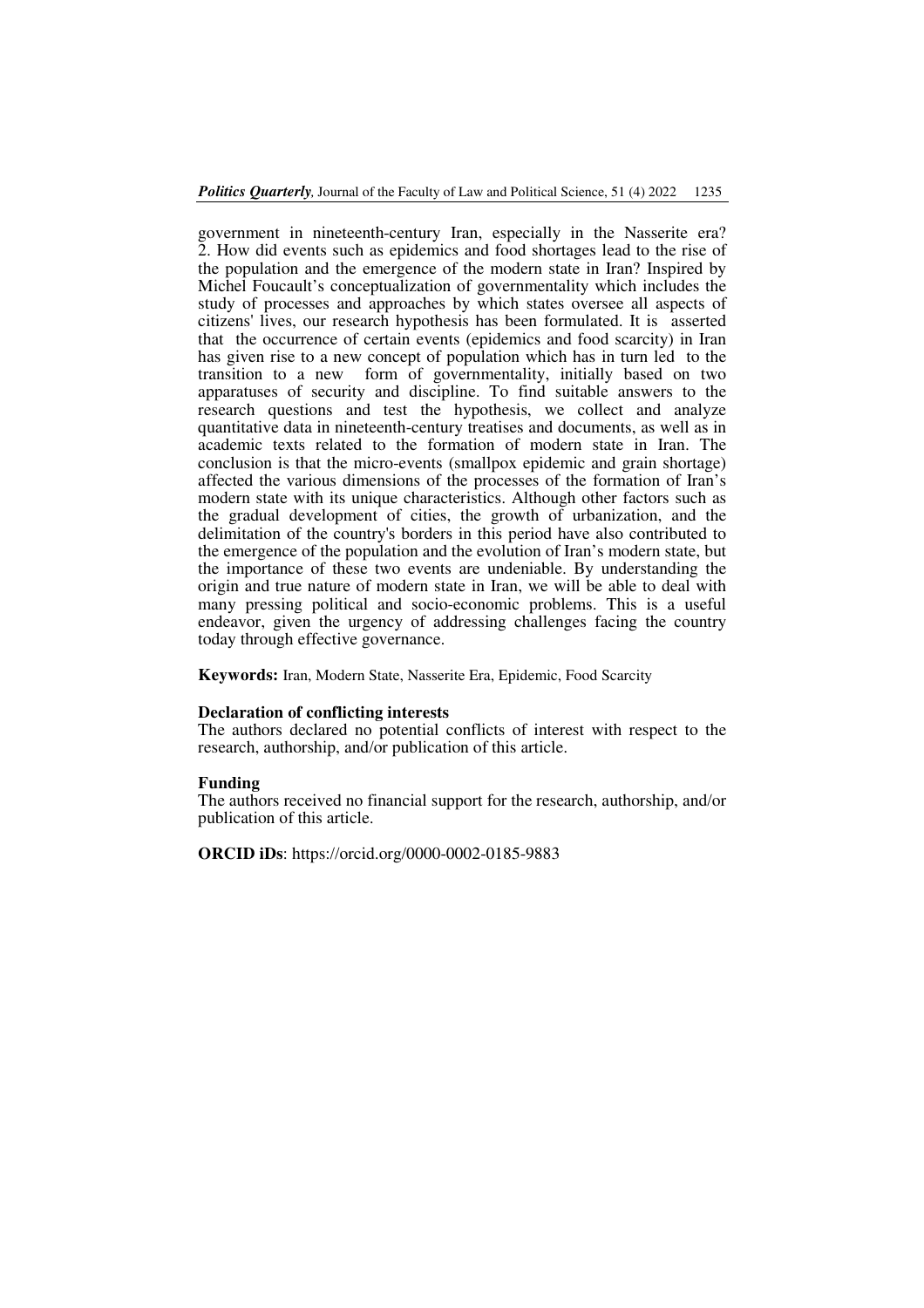

# **Cooperation and Conflict in West Asia: The Evolution of Theoretical Approaches**

# **Farhad Atai\*1, Monir Al-Sadat Mirnezami<sup>2</sup>**

<sup>1</sup> Professor of International Relations, Faculty of Law & Political Science, University of Tehran, Iran

<sup>2</sup> PhD in International Relations, Faculty of Law & Political Science, University of Tehran, Iran

Received: 22 September 2019, Accepted: 14 March 2022 © University of Tehran

### **Abstract**

The causes and consequences of cooperation and conflict in West Asia have been extensively discussed by international relations sholars using different approaches. The main objective of the authors is to find answers to the following research questions: 1. How have cooperation and conflict in West Asia been analyzed and explained in different theoretical perspectives in international relations? 2. Which of these approches provide a better explanation of the region's conflict and cooperation in the last decade? Three dominant approaches of realism, liberalism, and a form of idealism (i.e., constructivism) are comparatively examined to reveal the strengths and weaknesses of their explanations of regional developments over time. It was demonstrated that realism explains conflict and cooperation in the region on the basis of international order, military considerations, and the politics of power, ideology and general analysis of normative power. Liberalism's explanation is based mostly on democracy, type of political system and cognitive cohesion. The explanation of the sholars using the approach of constructivism is based on identity factors, ethnicity, sectarianism and security discourses of states. Realists tend to believe that subjective factors are important in the analyses of foreign policy and international relations issues. Ontological dimension of realism is not devoid of subjective elements, but realists have overlooked the process and the mechanism through which all subjective-objective elements influence the decisions and behaviors of governments.

From the perspective of liberalism, many political factors (e.g., regional hegemony, balance of power, sectarianism, nationalism, type of regime and political ideology) are important in shaping a state's foreign policy bahaviors, which evidently need to be understood in their own historical context. On the other hand, it is not clear how these factors make sense to key decisionmakers within governments and lead them to choose the path of

<sup>\*</sup> Corresponding Author Email: atai@ut.ac.ir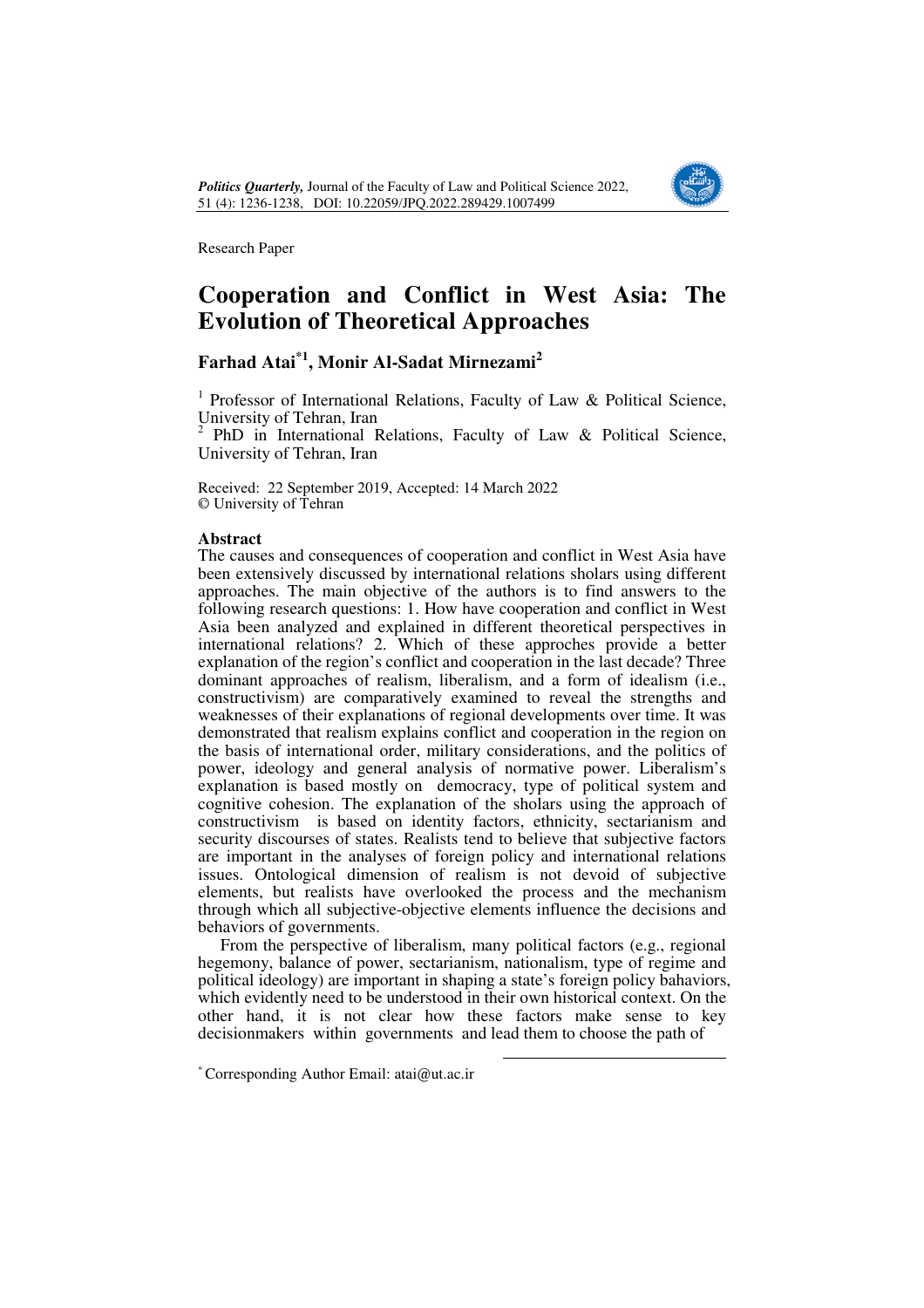cooperation or conflict. Perceptions and misperceptions influence how leaders decide to develop constructive or conflictive relations with other countries with which they are involved in a dispute. How the key decisionmakers perceive a threat to their national security is particularly important becasue conflicts can develop and escalate between regional rivals in conflict situations. Indeed, there is a need to incorporate the context as a factor along with the perceptual and conceptual factors in the analysis of complex issues such as cooperation and conflict in West Asia. International relations theorists have tried to illustrate cooperation and conflict based on the impact of ideas. Even though they accept that ideas are a bridge between actors and reality, two problems remain in understanding cooperation and conflict in this region. First, there is no precise criterion for identifying ideas and identities that are active in constructing cooperation and conflict. Second, there is some confusion in the meaning of ideas and their fluidity and how they work, and this problem has led to overgeneralization in their analyses. The overgeneralization, excessively vague and general statements have resulted in misunderstanding.

The third category of constructivist studies (i.e., discourse analysis) considers cooperation and conflict between governments as constructing the discourse order of actors. Indeed, events, behaviors, practices and decisions can be understood in the context of discourses. Despite the limitations of discourse analysis, including the lack of consensus and even contradictory explanations of the causes of regional conflicts, there is a more clear basis for judging topics and their results because of the use of a more precise methodology. In general, language in the forms of metaphors, assimilations, attributions can be an explanatory factor. Moreover, discourse analysis as a method and theoretical framework could be inventive in topic selection, delineation and results. This type of research does not have a consistent position on actors, dominant policies, and levels of analysis, since it considers everything that happens in reality. Meaning of reality and interpretation of it is central to discourse analysis. Thus, it is clear that the three approaches reveal certain dimensions of the existing challenges in the region. However, we argue that neither realism nor liberalism can provide a comprehensive explanation of the potential impacts of regional challenges such as instability, climate change, demographic change, soci-economic risks of regional disparities and so forth. Most international relations scholars have had to fundamentally revise their theoretical perspectives and incorporate some elements of constructivism in their analysis especially for the studies of the post-Cold War period. As a result of the emerging changes in the international and regional security environment and the inadequacy of different theories, the scholars within all three approaches have turned to the incorporation of new factors (e.g., cognitive-perceptual factors, identity, norms, beliefs and ideas) in their analyses, but they have failed to fulfill all methodological requirements of robust explanations.

**Keywords:** West Asia, Discourse Analysis, Realism, Liberalism, Constructivism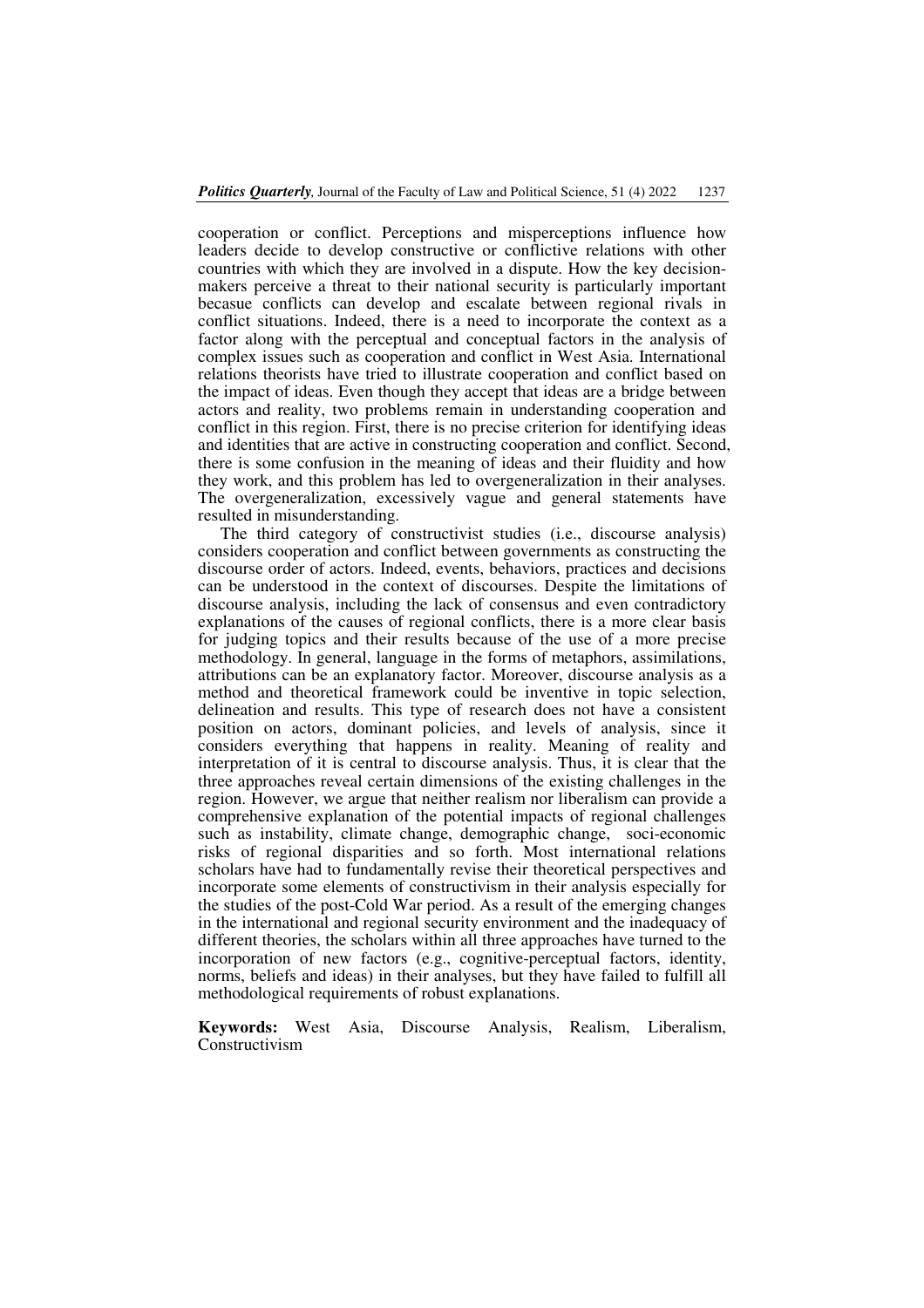## **Declaration of conflicting interests**

The authors declared no potential conflicts of interest with respect to the research, authorship, and/or publication of this article.

### **Funding**

The authors received no financial support for the research, authorship, and/or publication of this article.

**ORCID iDs**: https://orcid.org/0000-0002-7407-2969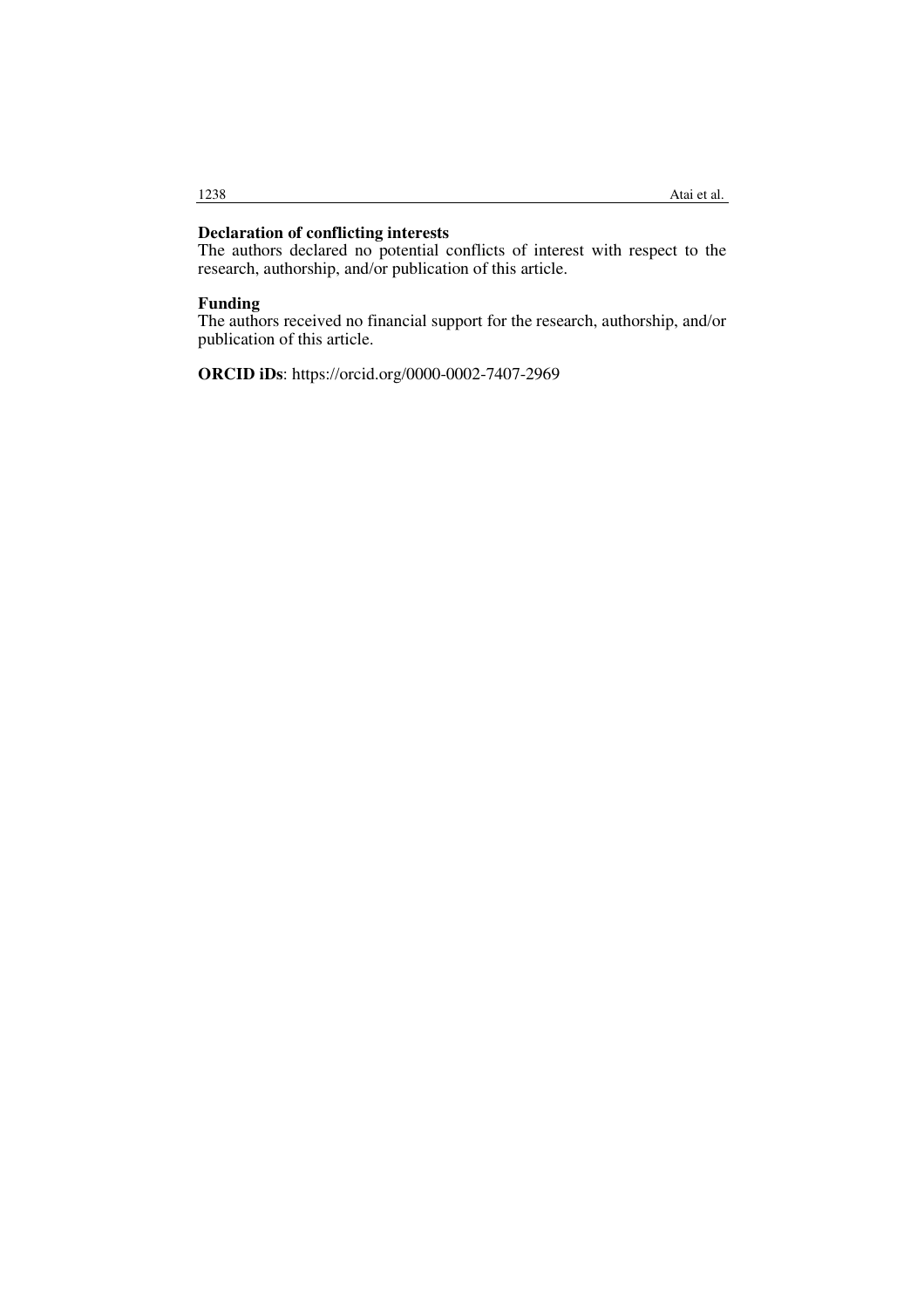

# **A Causal Layered Analysis of the Continuation of Iran's Nuclear Crisis: Policy Proposals to Address the Challenges**

# **Yahya Fozi**1\* , **Mohammad Mahmmodikia**<sup>2</sup>

<sup>1</sup> Professor, Department of Political Science, Institute for Humanities and Cultural Studies, Tehran, Iran<br><sup>2</sup> Assistant Professor, Depart

 Assistant Professor, Department of Political Thought in Islam, Research Institute of Imam Khomeini and the Islamic Revolution, Tehran, Iran

Received: 11 May 2021, Accepted: 14 March 2022 © University of Tehran

### **Abstract**

The aim of this study is to identify and explain the causes of continuing challenges posed by Iran's nuclear program in the past decades in order to present a more realistic picture of this long-standing controversy. By using a more comprehensive, multi-layered approach to the study of the causes of the problem, the authors try to provide policy proposals to address the challenges, and ultimately resolve the issue which has sparked intense debate in academic and political establishments. The main research questions are as follows: 1. Why has Iran's decision to acquire nuclear technology and invest in civilian nuclear energy program in the post-revolution era encountered strong international opposition? 2. What are the great powers' reasons for their strong and unremitting objections to Iran's nuclear program? 3. What are the most effective policy proposals to overcome the challenges and prevent the escalation of the nuclear crisis? In order to answer these questions, the authors rely on the causal layer analysis as well as thematic and inferential analysis methods in their quest to assess and explain the impact of key factors on the occurrence and persistence of this protracted crisis. Iran's nuclear issue can be studied at different levels to identify known and lesser-known impediments to its peaceful resolution. There are some obstacles that can be removed in the short term through conventional diplomatic means such as direct negotiations. However, there are some more fundamental and deeply-rooted obstructing factors in the deeper layers which require more time to be tackled in a longer-term horizon.

The main findings are as follows: First, the visible causes of the objections to Iran's nuclear program are explicitly emphasized in the documents and resolutions of the UN Security Council. It is clear that there is a prevalent concern about the likelihood of Iran's acquisition of nuclear

 $\overline{a}$ 

\* Corresponding Author Email: fozi@ihcs.ac.ir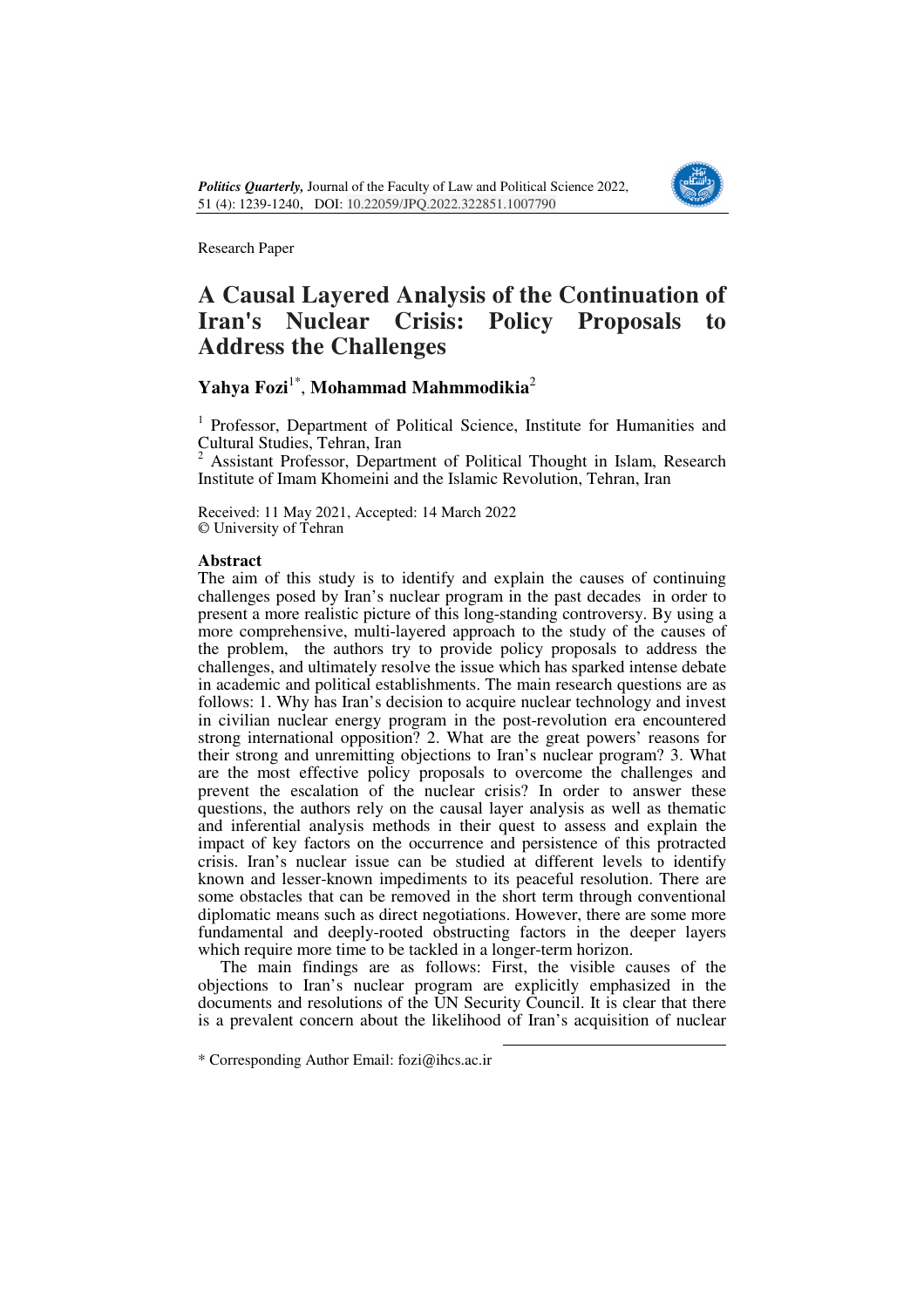weapon capability which might endanger international peace, stability and security. Second, in the second layer of causal analysis, we examined what had been mainly discussed by the scholars and analysts in Iranian research and academic centers, and found diverse explanations of the causes of the nuclear crisis: In the first group, some researchers using neorealist and utilitarian approaches have argued that the Islamic Republic of Iran's access to nuclear technology has been viewed as threatening the interests of all permanent members of the UN Security Council for various economic, security and political reasons The Big  $\overline{5}$  intend to maintain their nuclear monopoly which is seen as necessary for their superior power position in the international system, and thus they are doing their best to prevent nuclear proliferation. The second group of Iranian researchers have adopted a constructivist approach to the study of the nuclear issue which is considered as a challenge arising from the differences in the perceptions and ways of thinking of the two sides (i.e., Iran and the small groups of advocates of its peaceful nuclear program vs the larger group of the opponents of Iran's nuclear program). A third group of scholars have concentrated on elements of identity, and the clashing worldviews of the two sides which have led to the development of different discourses with their own images and metaphors as related to the policies of protecting the status quo or reforming the existing world order in which some member states are reaping the benefit of their superiority at the expense of the rest.

In sum, it is concluded that management of the international crisis over Iran's nuclear program requires a comprehensive, multi-layered and win-win approach which addresses the security concerns of other countries and respects Iran's determination to protect its national interest, particularly as related to its territorial integrity and political system with a unique religious identity. The best strategy to confront the nuclear challenge is to use diplomatic tools to encourage the parties to keep to the existing international principles and rules, including adhering to the non-proliferation regime and accepting the legitimate right of Iran to continue its peaceful nuclear energy program under the agreement between Iran and the International Atomic Energy Agency for safeguarding its civilian nuclear. facilities. Focusing on mutual interest-based and win-win-based formulas is of particular importance for the peaceful resolution of the disagreement over Iran's nuclear program.

**Keywords:** Islamic Republic of Iran, Management of Nuclear Crisis, Causal Layer Analysis, UN Security Council, Nuclear Technology

#### **Declaration of conflicting interests**

The authors declared no potential conflicts of interest with respect to the research, authorship, and/or publication of this article.

#### **Funding**

The authors received no financial support for the research, authorship, and/or publication of this article.

**ORCID iDs:** https://orchid.org/0000-0002-2636-5839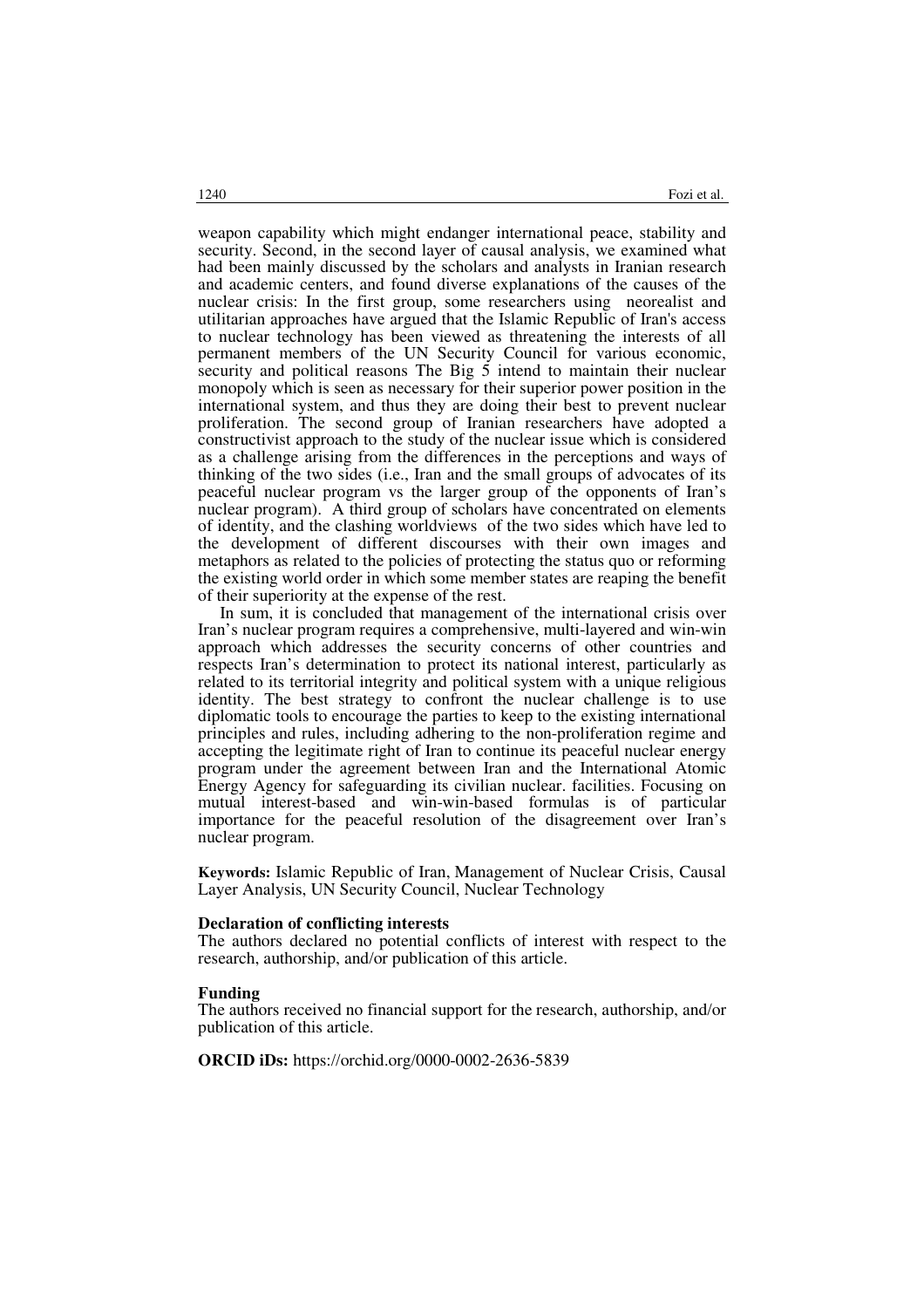

# **Marxist Historiography and the Characteristics of Society and State in Pre-Modern Iran**

# $\mathbf{H}$ ojjat Kazemi $^*$

Assistant Professor, Department of Political Science, Faculty of Law & Political Science, University of Tehran, Iran

Received: 23 October 2020, Accepted: 14 March 2022 © University of Tehran

## **Abstract**

The Orthodox Marxism approach is one of the main perspectives of analyzing Iranian history from the modern social sciences point of view. The Marxist scholars have sought to understand the logic of Iran's historical transformations based on Marx's theory of Historical Materialism. The main objective of this article is to present a critical investigation of the formation of this approach and identify the main themes of Marxist analysis of Iranian history. The main research questions are as follows: 1. What are the main characteristics of Marxist understanding of Iranian history? 2. What is Marxist scholars' perception of the characteristics of society and state in Iranian feudalism? 3. What are the merits and weaknesses of this approach for evaluating the history of Iran? In the hypothesis, it is asserted that Marxist scholars based on the general theory of Marx's historical materialism believed that Iran, like other societies, had experienced the primitive communism modes of production, slavery, feudalism, and capitalism, although, in each period, the general characteristics of modes of production had been combined with the specific characteristics of Iranian society, which had led to the formation of the "Iranian" type. Although Marxist explanations and analyses are considerably richer than those of their historical theoretical rival (i.e., the theory of Oriental Despotism), the inadequacy of the Marxist theory prevents it from being a satisfactory and wide-ranging guide for understanding the history of Iran.

The findings of the present study are summarized as follows: the use of the Marxist approach to analyze the history of Iran dates back to the postconstitutional period and the beginning of Reza Shah's reign (1925-1941). However, the most prominent scholars of this tradition included a group of Soviet academicians. Following the translation of this group's works and the post-1941 dominance of the left's discourse in the Iranian intellectual space, the Orthodox Marxist analysis gradually became the dominant approach of analysis of Iranian history until the early 1980s. According to these scholars, Iran, like all societies, has experienced the primitive communism modes of

<sup>\*</sup> Corresponding Author Email: hkazemi57@ut.ac.ir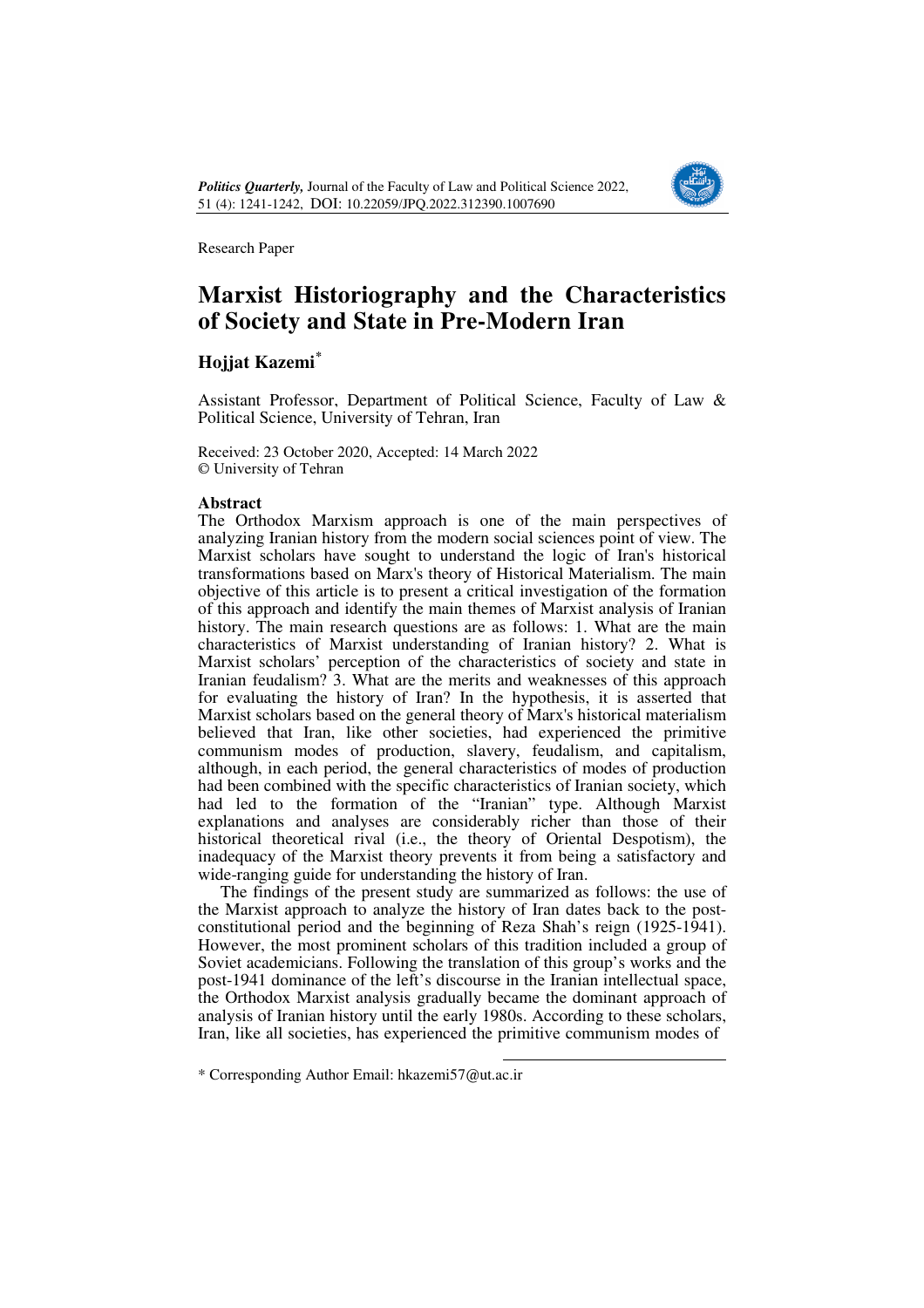production, slavery, feudalism, and capitalism. However, during each period, the general characteristics of modes of production had been combined with the specific characteristics of Iranian society, and the Iranian particular type had been formed. Therefore, these researchers sought to identify the "general" and "specific" characteristics of the Iranian state and society during the above-mentioned four periods.

Focusing on understanding Marxist scholars' perceptions of the characteristics of society and the state in the period of "Iranian feudalism", the paper showed that in the group's works  $20$  characteristics for the Iranian society and 11 characteristics for the Iranian state have been identified. The notable features emphasized in this analysis of pre-modern history of Iran include the domination of subsistence agriculture and social relations based on feudal exploitation, the diversity of forms of land ownership, the existence of a distinct class structure, the description of the state as a tool of the feudal class, the cycle of strengthening state ownership of land at the early stages of the establishment of the state and its weakening and disintegration due to the transfer of *Iqta*, the decentralized model of imperial administration, the repetitive pendulum of centralism-feudal separatism, the perception of the status of *mūlūk al-tawā'if* as evolved feudalism, the perception of social movements as class struggles. Such characteristics are fundamentally in conflict with the characteristics that Oriental Despotism theorists consider as the characteristics of Iranian state and society. However, the article showed that a group of Iranian Marxist scholars have attempted to include the themes of the theory of Oriental Despotism to explain Iranian feudalism.

Based on his critical evaluation of the contributions of the Marxist analytical approach to study the history of Iran, the author concludes that this tradition had analytical advantages compared with the rival theory of Oriental Despotism, because of its consideration of historical dynamics, rejection of static notions as well as highlighting the activism of social forces, and taking into account the complex center-surrounding relations. Despite its merits, the Marxist analytical approach does not have the necessary requirement for a valid analysis of Iranian history, due to its weakness which include the imposition of theory on historical reality, economic reductionism, analytical Westernism, analytical contradiction in the discussion of the position of state in the social system and finally ignoring the pivotal role of tribal actors.

**Keywords:** Marxism, Historical Materialism, Mode of Production, Iranian Feudalism, Social Movement

#### **Declaration of conflicting interests**

The authors declared no potential conflicts of interest with respect to the research, authorship, and/or publication of this article.

#### **Funding**

The authors received no financial support for the research, authorship, and/or publication of this article.

**ORCID iDs:** https://orcid.org/0000-0002-2031-7115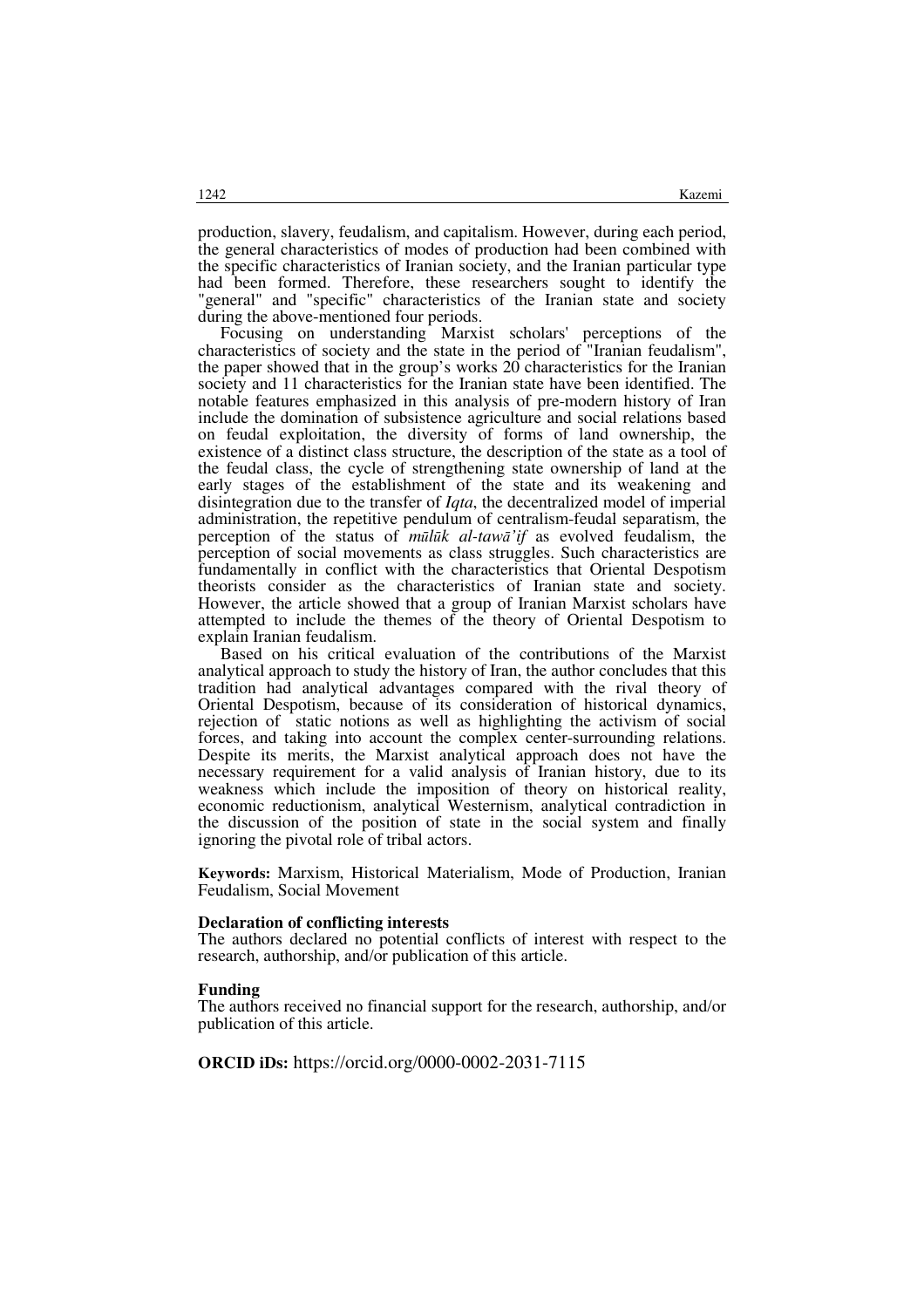

# **Convergence and Divergence of Actors in Turkey's Military Offensive in Northern Syria**

## **Mossadegh GanjKhanlou\*1**

Assistant Professor, the Ministry of Science, Research and Technology, Tehran, Iran

Received: 12 September 2020, Accepted: 14 March 2022 © University of Tehran

## **Abstract**

One of the most important problems of the last decade in the international arena has been the protracted Syrian crisis, which has involved a multitude of extra-regional, regional and domestic actors. In February 2019, the Resistance Coalition defeated ISIS, and paved the way for Turkey's invasion of northern Syria with the stated objective of countering the security threat of Kurdistan Workers' Party (PKK) which is designated as a terrorist organization by Turkey, the U.S. and the EU. The Turkish offensives have been carried out in three phases in the form of three operations (i.e., the Euphrates Shield, the Olive Branch, and the Spring of Peace). In the third phase of Turkey's massive invasion of northern Syria which was referred to as Spring of Peace in September 2019, Turkey's ruling party leaders sought to implement a plan to establish a 32-km-wide and 480-km-long safe zone on Syrian soil along the Turkish border. Turkey's offensives and military presence in northern Syria, especially after the start of the Spring of Peace, created new ambiguities and complications in the Syrian crisis situation. The multiplicity of actors, who are pursuing their habitually discordant goals in Syria, made it very difficult to provide an accurate analysis of the situation in the aftermath of Turkey's multiple military operations in northern Syria. This complexity is better recognized when the extra-regional, regional, and domestic actors involved in Syria are classified on the basis of their worldviews and foreign policy objectives. At the international level of analysis, Turkey's military operations in northern Syria provoked a rivalry between the great powers (the United States, China, and Russia) along the lines of the theory of hegemonic transformation. At the regional level of analysis, Turkey's direct military involvement and deployment of troops to Syrian territory disrupted the balance of threat created by the leaders of countries in the region that have historically regulated their relations on the idea of comprehensive balance which has in turn been influenced by the actors' threat perception of offensive power and aggressive intentions of their

<sup>\*</sup> Corresponding Author Email: ganjkhanlou.m@ut.ac.ir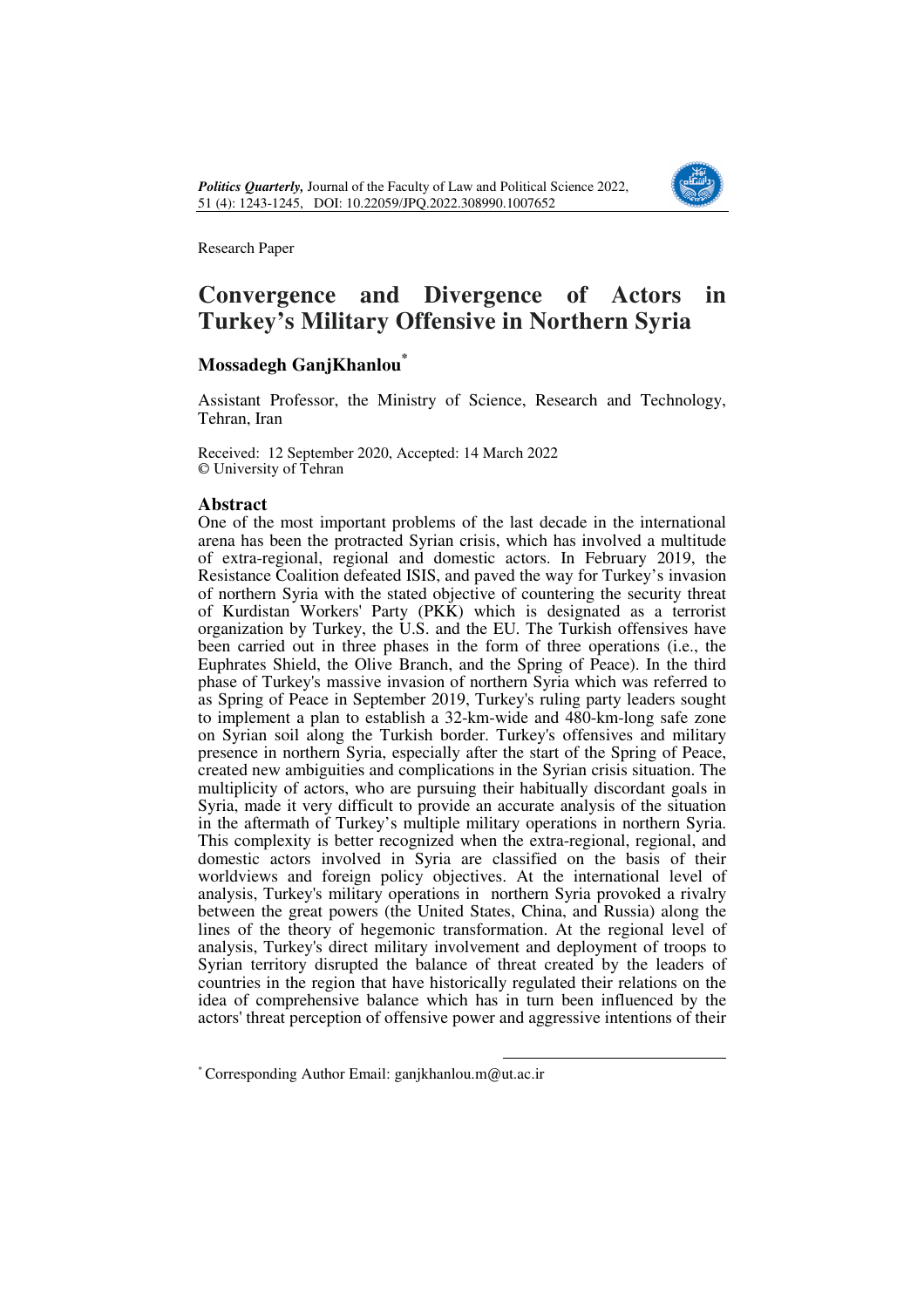rivals. At the domestic level, the calculations of *takfiri* terrorist groups such as the Islamic State of Iraq and Syria (ISIS, or *Daesh*), Al-Nusra Front, as well as Kurdish separatist terrorist groups such as PKK and Democratic Union Party (PYD) changed in proportion to their power position and the actions of the more influential actors at the higher levels.

The main purpose of the present study is to answer the following research question: What are the convergences and divergences between the multitude of actors influenced by the Turkish cross-border offensive mission and military presence in northern Syria? In the research hypothesis, it is argued that Turkey's military presence in northern Syria has created threats and opportunities for Iran, which must determine its policies based on its national interests by understanding the convergences and divergences of the interests of other key actors at various extra-regional, regional, national and subnational levels. A score of actors are involved in this conflict as either the supporters of the Assad regime or the backers of the Syrian opposition by providing considerable assistance in the form of arms, training, financing, political support, and even military personnel in order to achieve their contradictory goals. The author used the method of structural analysis of the actors involved in the Turkish intervention in northern Syria, and the "Matrix of Alliances and Conflicts: Tactics, Objectives, and of Alliances and Conflicts: Tactics, Objectives, and Recommendations" (MACTOR) software in order to identify and analyze the strategies of the major actors. Data collection techniques in this study included: First, qualitative secondary data were obtained from government reports, newspapers, and previous scholarly articles assessing different aspects of the situation. Second, An expert interview was conducted to explore diverse perspectives of fifteen professionals with considerable knowledge of strategic issues in West Asia. To form the panel of experts on interaction matrices in this study, a purposive sampling technique is used to select the experts with extensive experience and/or academic research on the Syrian crisis. Based on the study's findings, the actors involved in the Turkish offensive into northern Syria were classified into six groups based on the degree of influence and vulnerability: 1. *Determinant actors* with powerful influence and low vulnerability consists of the United States, Russia, the Islamic Republic of Iran, PKK, and the Lebanese Hezbollah; 2. *Crucial actors* with powerful influence and high vulnerability include Turkey, the European Union, Israel, the PYD, Saudi Arabia, and the UAE; 3. *Aim actors* with lesser influence than that of crucial actors, and with high vulnerability include Syria, Iraq, and Syrian Democratic Forces (QSD).; 4. *Regulatory actors* with less influence and vulnerability than crucial actors include the People's Democratic Party of Turkey (HDP), Turkish-backed Takfiris, the Iraqi regional government, and Turkish nationalists; 5. *Result actors* with very low influence and very high vulnerability include refugees from Syria, the Arab tribes in the conflict zone, and the Syrian Alawites; and 6. *Autonomic actors* with the lowest degree of influence and vulnerability; and thus were not considered in this study because of their insignificant impact and relevance. The crucial, aim, and regulatory actors have a top position in Iran's assessment of this foreign policy issue since they can have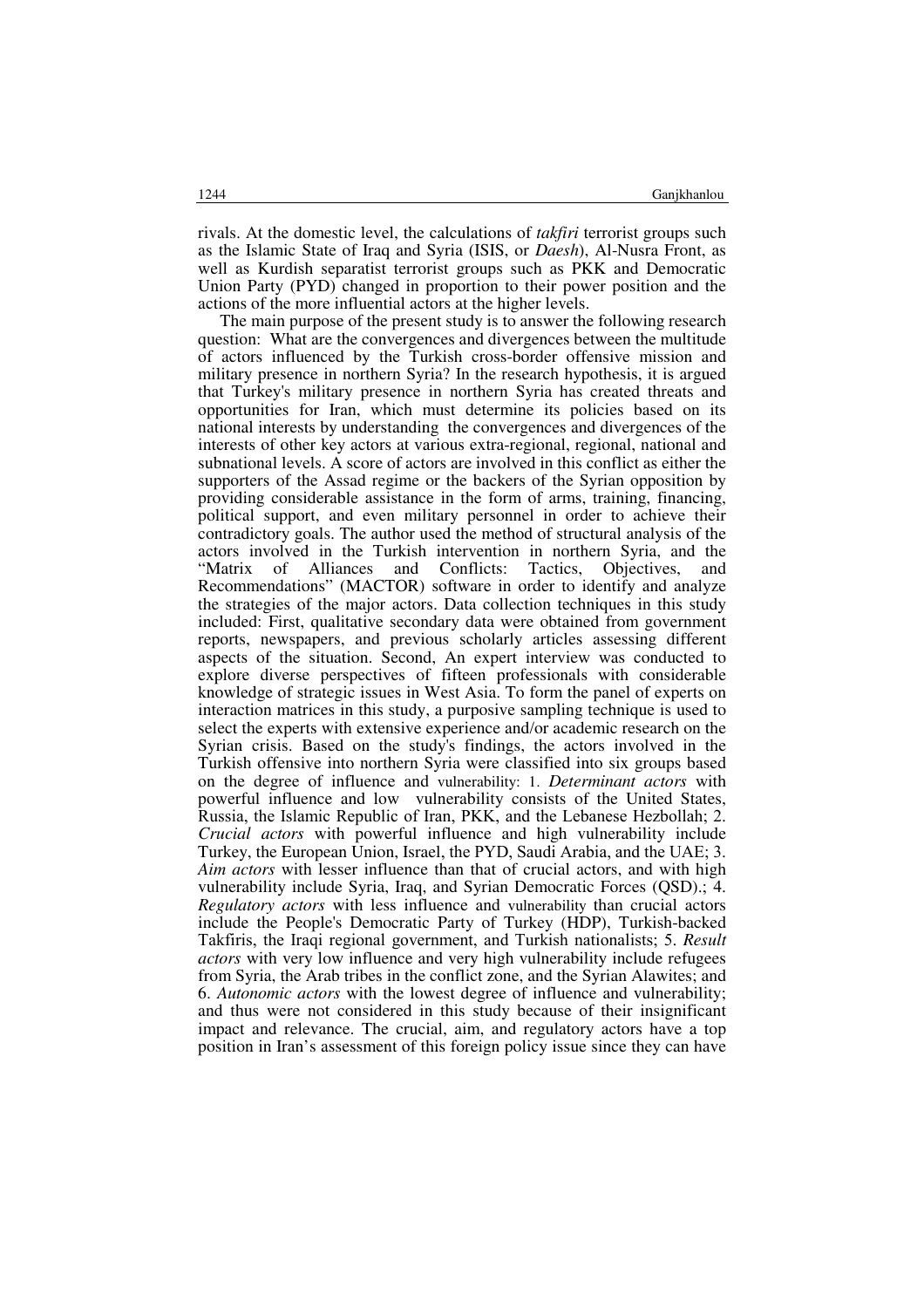positive or negative impacts on Iran's efforts to uphold its regional power status.

The findings of the study show that three polarizations of the actors can be distinguished in the crisis situation created by Turkey's offensives and military presence in northern Syria: 1. The actors in the first pole includes Iran, Hezbollah, Iraq, Russia, the Syrian government, and the Syrian Alawites. 2. The second pole of actors consists of Turkey, Al-Nusra Front, ISIS, Turkish-backed Takfiris, Turkish nationalists, the Free Syrian Army, Syrian war refugees, the Syrian Kurdish Patriotic Council, and Arab tribes in the conflict zone. 3. The third pole of actors includes the United States, Israel, the European Union, Saudi Arabia, the United Arab Emirates, QSD, Kurdistan Regional Government of Iraq, the HDP, the PKK and its Syrian branch. The wide-ranging characteristics of the actors in the third cluster indicate the fragmentation in this category. The gap between PKK-PYD and the other actors indicates the tactical convergence as well as the extent of variation in multiple (and often conflicting) goals pursued by the actors in this category.

Analysis of the divergence of actors also showed that Turkey, the Islamic Republic of Iran, and the PKK terrorist group have the greatest divergence of goals regarding Turkey's military operations in northern Syria. Turkey and Iran are in a state of loneliness, but Russia is closer to Iran and the Resistance Coalition due to its views on security threats posed by the U.S. To overcome its loneliness, the Turkish government has the option of moving closer to the U.S. and its partners, but this move might lead to the empowerment of pro-Kurdistan Kurdish movements. Its other option is to get closer to the Resistance Coalition, but it must inevitably redefine its foreign policy objectives and behaviors according to the discourse of this Coalition.

**Keywords:** Turkey, Northern Syria, Convergence of Actors, Divergence of Actors, Kurds

#### **Declaration of conflicting interests**

The authors declared no potential conflicts of interest with respect to the research, authorship, and/or publication of this article.

### **Funding**

The author disclosed receipt of the following financial support for the research, authorship, and/or publication of this article: He received financial support for the research of this article from *Mo'asseseh-ye motāleāt-e rāhbordi* (the Institute for Strategic Studies) as part of a larger research project grant.

**ORCID iDs:** https://orcid.org/0000-0002-5516-1771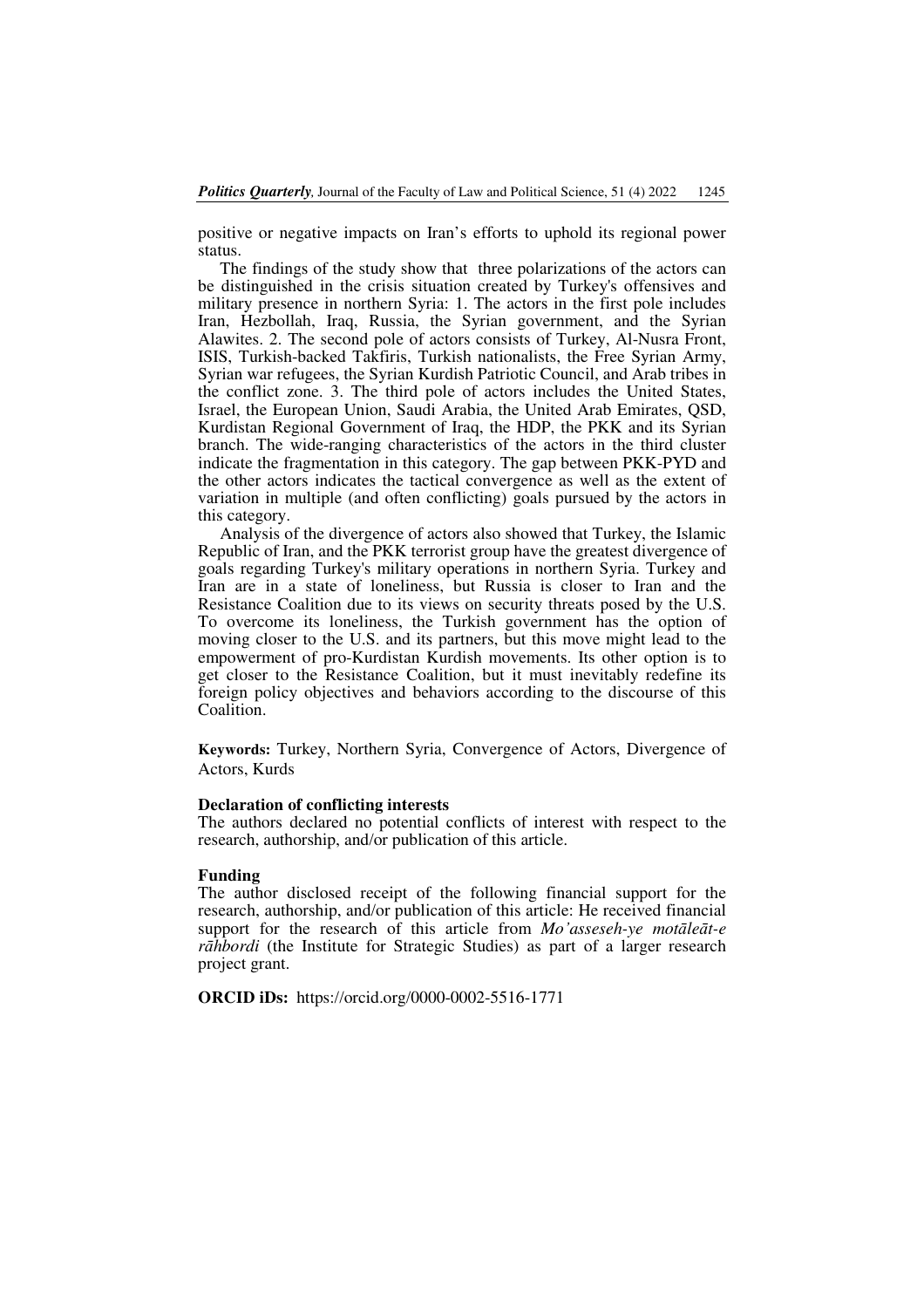

# **The Emerging International Order, and the Future of Human Rights: Theoretical Perspectives and Critiques**

# **Homeira Moshirzadeh**1\* , **Mostafa Saburi**<sup>2</sup>

<sup>1</sup> Associate Professor, Department of International Relations, Faculty of Law & Political Science, University of Tehran, Iran

2 A PhD Candidate in International Relations, Faculty of Law & Political Science, University of Tehran, Iran

Received: 28 February 2022, Accepted: 14 March 2022 © University of Tehran

## **Abstract**

Human rights have been the concern of not only activists and governments but also the scholars of international relations for decades. With its emphasis on civil and political rights and its individualist underpinnings, human rights discourse appeared to have become dominant in the last two decades of the twentieth century. However, it now faces significant, and perhaps very consequential challenges. Although it has been challenged from various perspectives for decades, it seems that these challenges have become more articulated and multidimensional. Moreover, in the aftermath of the decline of the US, the emergence of China as a great power, and the formation of a post-liberal international order, security concerns have become more significant compared to ethical or normative concerns. This might eventually be followed by the emergence of a non-liberal, non-individualistic set of international norms and values.

In this article, the authors show that theoretical reflections have not led to any agreement among various thinkers over the justification of human rights in spite of the fact that they may be its advocates. Communitarianism as an important rival for universalism challenges natural law tradition as a fundamental justification for universal human rights, and many theorists, even with cosmopolitan inclinations, do not find natural law as an appropriate justification for universalism. Furthermore, the dominant liberal conception of human rights itself has been criticized by influential figures such as Hannah Arendt, Alasdair MacIntyre, Onara O'Neil, and Makau Mutua for being abstract, individualistic, Eurocentric, and with little concern for human obligations. These authors suggest a more contextual

<sup>\*</sup> Corresponding Author Email: hmoshir@ut.ac.ir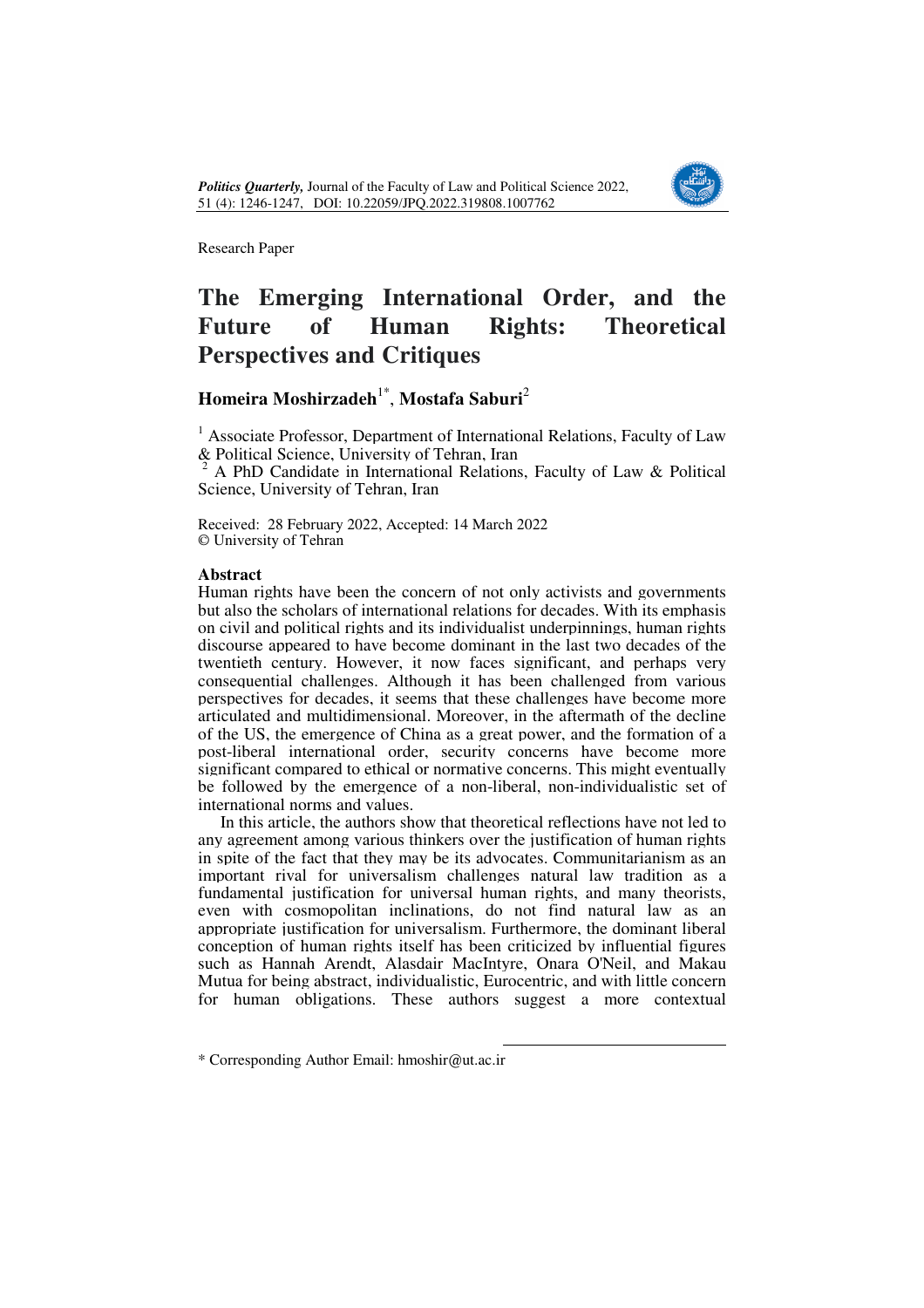understanding of human rights, more attention to collective rights, public awareness of the significance of community bonds, more consideration of obligations towards others besides right claims, and becoming more aware of the need to end Eurocentric conscious or unconscious assumptions, methods, and understandings. These theoretical debates have become more significant in the post-liberal order in which security concerns have taken precedence over human rights promotion, and have led to violations of the universal narrative of human rights. On one hand, western powers, as the major advocates and promoters of liberal norms and values may not see human rights violations in the world as their main concern. On the other hand, China, as an emerging power is not part of the western world and its cultural Confucian tradition is characterized by being more collectivistic than individualistic. Therefore, it may eventually call for more emphasis on communitarianism and/or human obligations and collective rights. The combination of these two challenges have not been fully discussed by IR scholars. The main objective of this paper was to contribute to current debates on human rights and its significance for international relations by identifying threats and opportunities associated with the marginalization of the universalist account of human rights at both theoretical and practical levels. Finally, the authors conclude that the main threat is that the process may destroy the existing international arrangement without creating any alternative mechanism for defending individuals' rights. The only substitute for international mechanisms is the codification of human rights norms in domestic legal systems. However, since many countries in the world have not attempted to ensure upholding and protecting these rights in their own legal systems, this alternative may prove to be ineffective. However, the new world order may lead to a good opportunity for providing practical solutions to address the theoretical criticisms. The emerging international arrangement may provide new capacity for non-western cultural traditions such as Confucianism to play a role in the expansion of the notion of human rights and more obligation-based norms, in addition to more emphasis on recognizing and accepting differences in opinions in order to promote pluralism.

**Keywords:** Human Rights, Emerging International Order, Confucianism, China, Eurocentrism

### **Declaration of conflicting interests**

The authors declared no potential conflicts of interest with respect to the research, authorship, and/or publication of this article.

#### **Funding**

The authors received no financial support for the research, authorship, and/or publication of this article.

**ORCID iDs:** https://orchid.org/0000-0002-7983-1397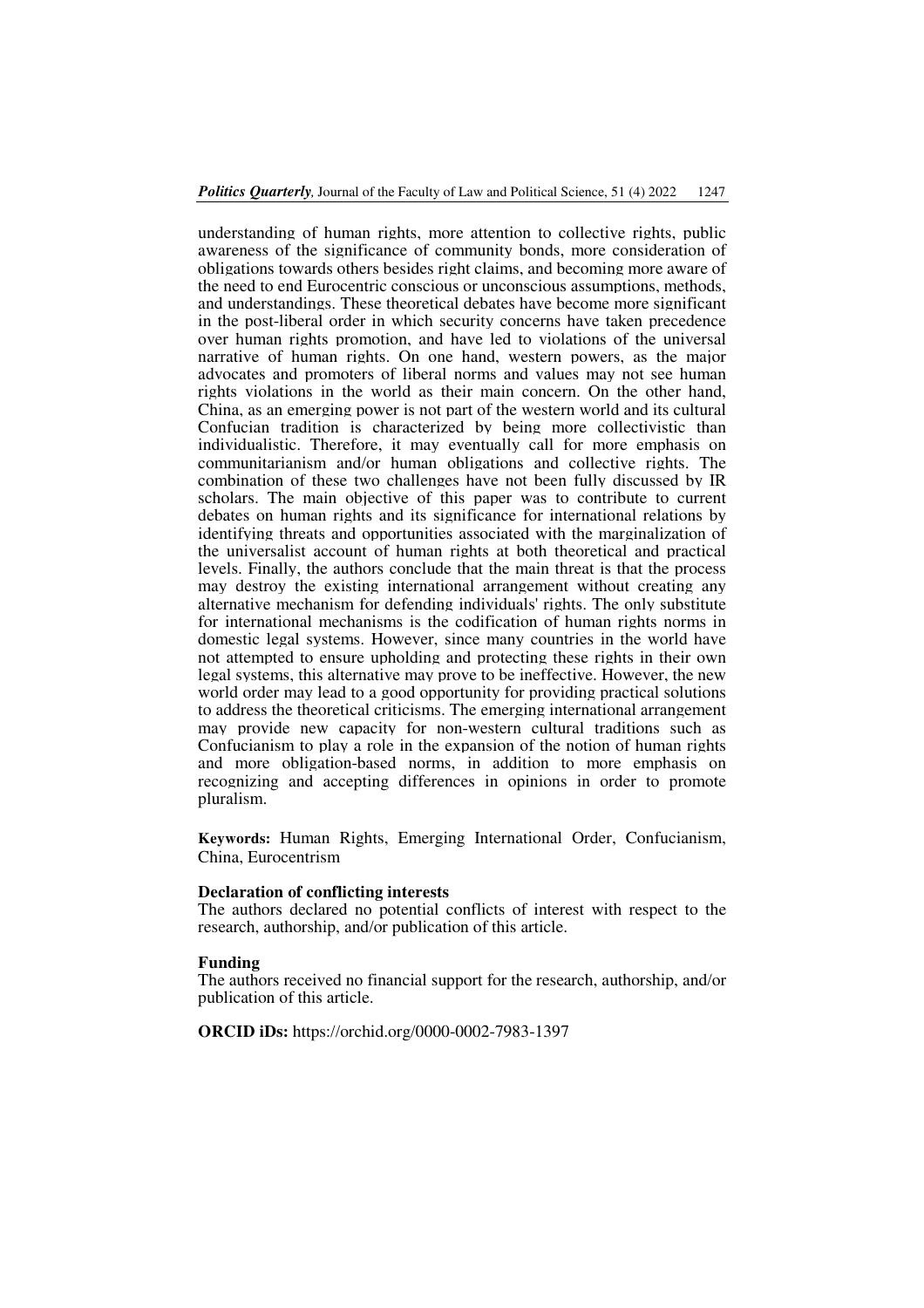

# **Xenophontic Narrative of the Socratic Political Philosophy: A Commentary on** *The Education of Cyrus*

# **Shervin Moghimi Zanjani<sup>1</sup> \***

Assistant Professor, Institute for Humanities and Cultural Studies, Tehran, Iran

Received: 10 May 2021, Accepted: 14 March 2022 © University of Tehran

### **Abstract**

*The Education of Cyrus* is Xenophon's magnum opus in political philosophy. If *Memorabilia* is in the center of his Socratic writings, then *The Education of Cyrus* is the main work in his portrayal of Cyrus. *The Education of Cyrus*, as Plato's Republic, is an educational work in the Socratic sense of the word and hence an original text in the tradition of the Socratic political philosophy. The biographical form of this writing originates from the educational intention of his writer who, by concentrating on the Cyrus's deeds, encourages the reader to take notice of this question: "what is the best way of life for human beings?" If we confirm that *Memorabilia* has a biographical form, then we would be able to compare it to *The Education of Cyrus.* The author attempts to show that Xenophon's *The Education of Cyrus* contains a comparison between the Socratic way of life and the Cyrus' way of life. In spite of showing his admiration for Cyrus nearly in the entire of that work, Xenophon ultimately defends the superiority of the Socratic (or philosophical) way of life as compared to Cyrus the Great's (or political) way of life. This is the deepest educational layer in Xenophon's political philosophy hidden behind the disguise of political education in his work on Cyrus. In order to better understand, we should take a distinct stance on the text itself as a totality whose every part serves the whole. By whole, we mean the intention of the writer; and this is the well-known approach innovated and applied by Leo Strauss who is the most eminent commentator of Xenophon's work. Nevertheless, we should avoid the modern dogmatism in Xenophon's scholarship which tends to depict him as a marginal or second-rate writer. As mentioned by Strauss, Xenophon "had the courage to clothe himself as an idiot and go through millennia that way— he's the greatest con man I know." According to Strauss, and his commentaries in Xenophon scholarship in recent decades, there is no reliable way to understand Xenophon's intention in *the Education of Cyrus*, unless we use

 $\overline{a}$ \* Corresponding Author Email: s.moghimi@ihcs.ac.ir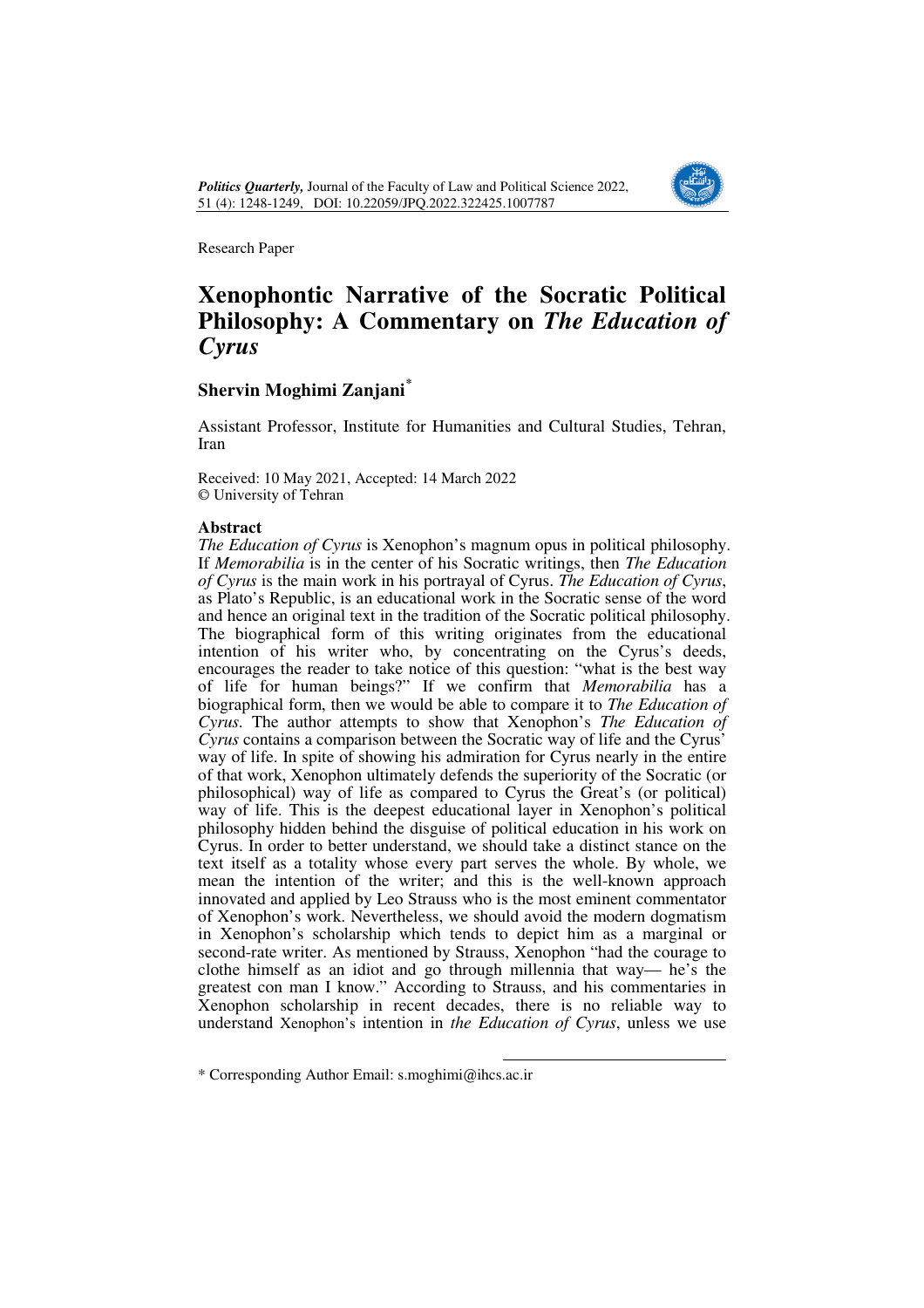Strauss's method of interpretation of Xenophon as a first-rank political philosopher. *The Education of Cyrus* might be read as a logographic text given that every part of the work "must be necessary for the whole; the place where each part occurs is the place where it is necessary that it should occur." Using this method, the author has tried to show that—in spite of its pessimistic tone toward the political way of life—the concluding part of *The Education of Cyrus* is consistent with the great admiration of Cyrus as expressed by Xenophon in the most other parts of this work. We examine whether Xenophon's intention in *The Education of Cyrus* is to expose the education which Cyrus received or the one he did not. Thus, he emphasizes the contradiction in *The Education of Cyrus* as a whole, and simultaneously in the other Xenophon's writing, especially his *Memorabilia*. To understand the two main Xenophontic scholarly work, and their positions in the hierarchy of Xenophon's philosophical thought, it is necessary to compare the similarities, differences and particularly as they relate to the limitations in the Socratic and Cyrus' ways of life, and to analyze how each has affected the other. The aim here was to show the true intention of Xenophon as one of the most authoritative Socratic political philosophers. In doing so, we understand Xenophon's preferences for philosophical or political ways of life.

**Keywords:** Xenophon, Education of Cyrus, Socrates, Political Philosophy, Way of Life

#### **Declaration of conflicting interests**

The authors declared no potential conflicts of interest with respect to the research, authorship, and/or publication of this article.

#### **Funding**

The authors received no financial support for the research, authorship, and/or publication of this article.

**ORCID iDs**: https://orcid.org/0000-0001-6553-5389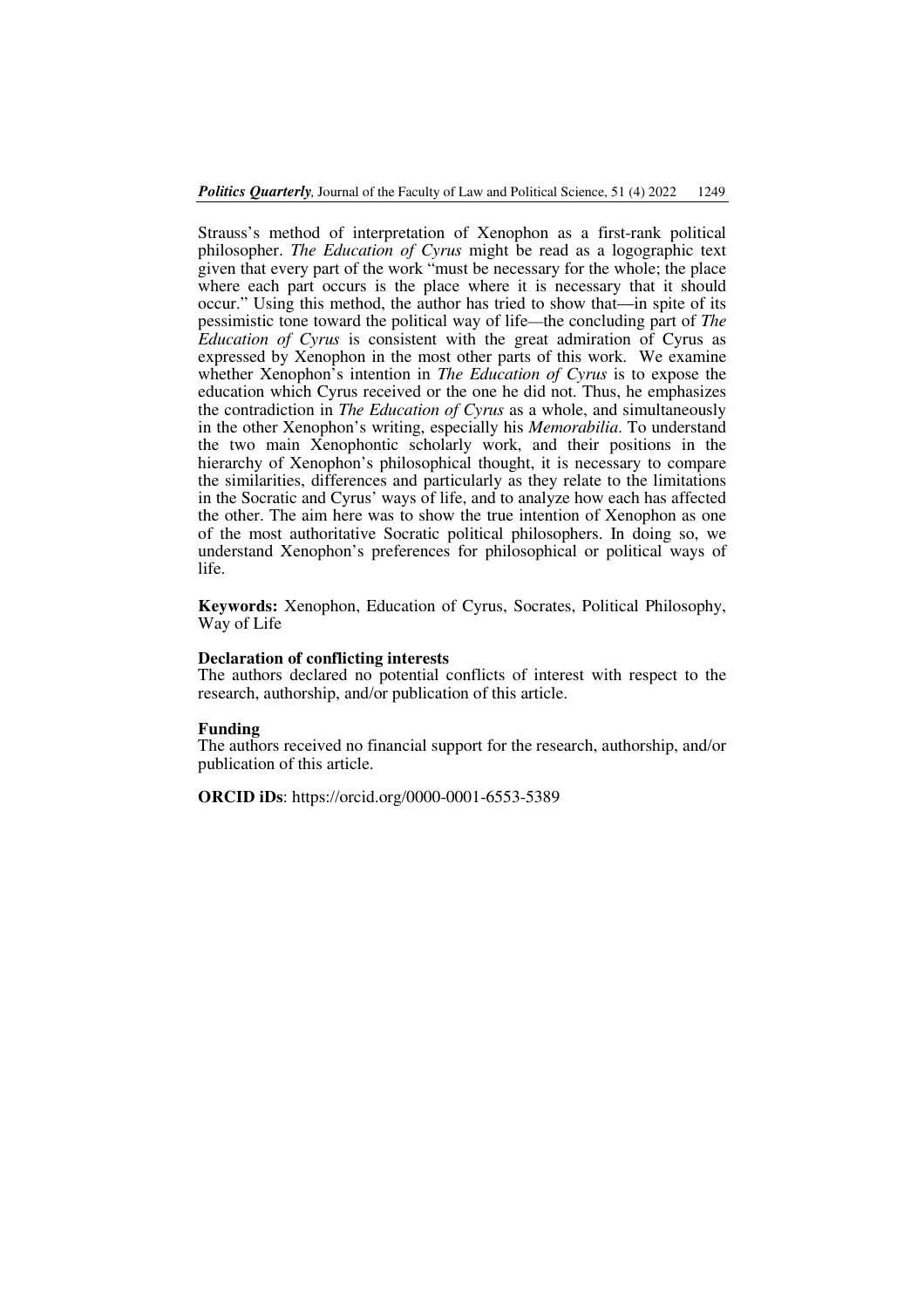

# **A Comparison of Foreign Policy Discourses in Sociology Textbooks during the Presidencies of Khatami and Ahmadinejad**

# **Ahmad Naghibzadeh**1\* , **Vahid Amani Zoeram**<sup>2</sup>

<sup>1</sup> Professor, Faculty of Law & Political Science, University of Tehran, Iran  $2$  PhD in Political Science, Faculty of Law & Political Science, University of Tehran, Iran

Received: 21 July 2016, Accepted: 14 March 2022 © University of Tehran

## **Abstract**

Public attitudes toward foreign policy issues are part of the political culture of every country, and are influenced by the process of formal education and the curriculum adopted by schools and universities. In countries such as Iran with political electoral systems, in which rival political groups have reached no consensus on foreign policy approaches, issues and concepts, it is highly likely that changes in the executive branch would be followed by fundamental changes in the way the textbooks are designed to provide the students with knowledge about the theoretical and real-world examples of foreign policy challenges. Under different presidents, students might be confronted with different and sometimes conflicting types of values and attitudes toward foreign policy. These changes have been viewed as necessary in order to educate the younger generation to be prepared for foreign policy challenges. When Mohammad Khatami came to power as president in 1997, major changes took place in Iran's domestic and foreign policies, and in turn they led to changes in the content of high school sociology textbooks to reflect new values and attitudes. At the end of Khatami's presidency and the beginning of Ahmadinejad's presidency in 2005, the same books underwent fundamental changes as a new discourse of foreign policy emerged in the Islamic Republic of Iran. These changes indicate the lack of a grand strategy in defining the principles of domestic and foreign policy in a way which is not subjected to the whims and wishes of the dominant political faction and key leaders who win the presidential elections. This variability in the principles of domestic and foreign policy leads to continuous changes in the values and attitudes towards foreign policy issues and challenges in the process of political socialization. The main objectives of the authors are to study Iran's high school sociology

 $\overline{a}$ 

\* Corresponding Author Email: anaghib@ut.ac.ir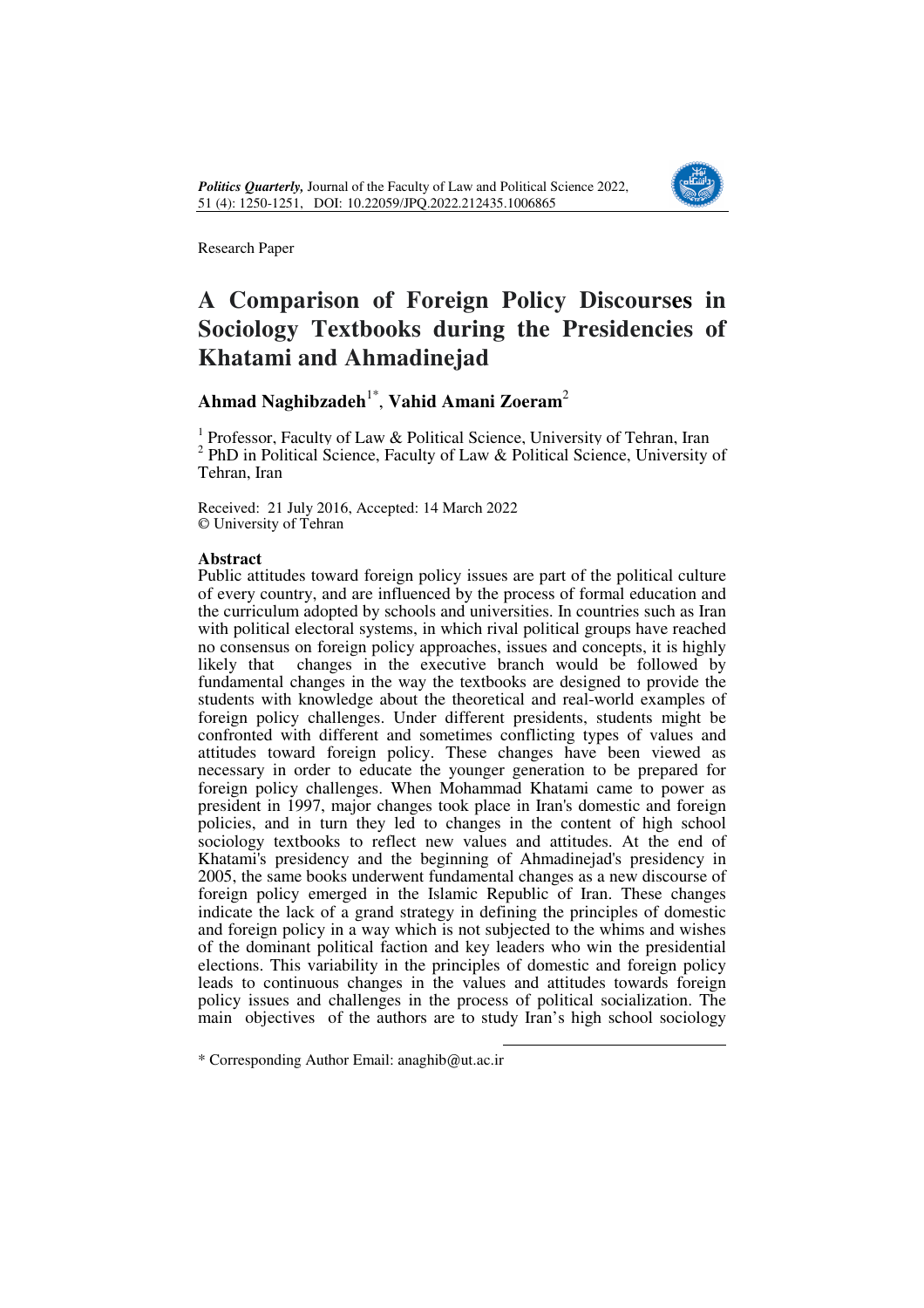textbooks during the presidency of the reformist Khatami's presidency and compare them to the era of fundamentalist Ahmadinejad.

The main research question is: What has been the impact of the change of dominant political faction in the Iranian executive branch on the foreign policy discourse in the high-school sociology textbooks? In their hypothesis, the authors argue that changes in the foreign policy discourse of Iran's presidency markedly influence the high school curriculum. Qualitative content analysis method was used to compare the text of three sociology books published in Khatami's era with the same titles in Ahmadinejad's era. The content of each textbook, including text, images and symbols had to be considered as units of analysis in order to investigate major similarities and differences in how foreign policy issues were depicted in each textbook. The main findings indicate a fundamental difference in the patterns of political socialization and political culture related to complex foreign policy issues during the two periods. Although the textbooks of both time periods reflected a critical approach to the West, Khatami era's textbooks was based on the policy of accepting and interacting with the Western world, while Ahmadinejad era's approach was mostly to criticize the West and emphasize the obstacles in the interactions between the Western countries and the Islamic world. Furthermore, concepts such as diplomacy and international institutions were among the topics mentioned in the Khatami's textbooks, which provided students with a model of active foreign policy in the international system. In contrast, the textbooks of the Ahmadinejad period indicated the difficulties of cooperation with international institutions and considered confrontation with the key international actors highly likely.

**Keywords:** Curriculum, Iran's Foreign Policy, Political Culture, Khatami, Ahmadinejad

### **Declaration of conflicting interests**

The authors declared no potential conflicts of interest with respect to the research, authorship, and/or publication of this article.

#### **Funding**

The authors received no financial support for the research, authorship, and/or publication of this article.

**ORCID iDs:** https://orcid.org/0000-0002-2075-7348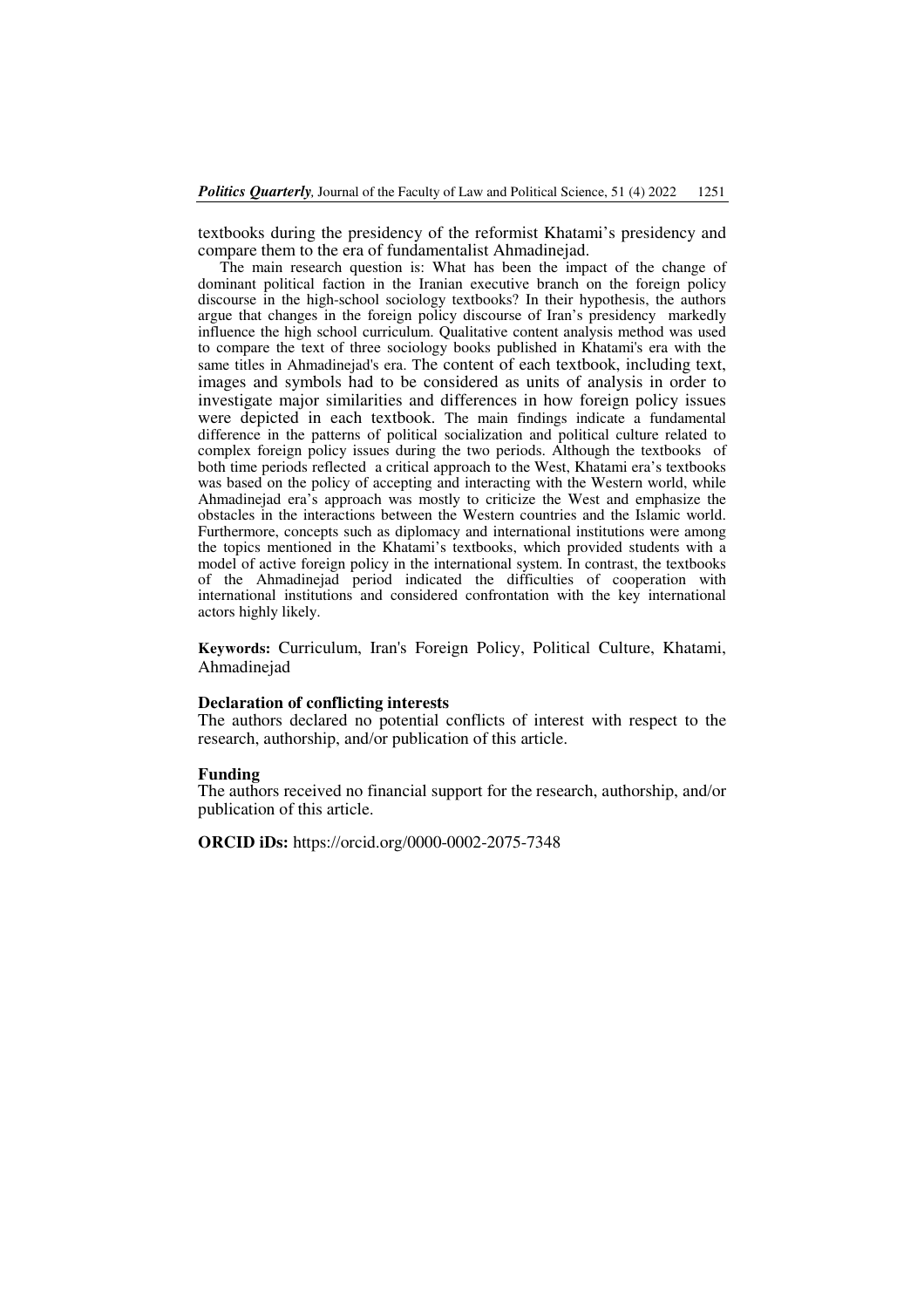

# **The Civic Implications of the Mystical Thought of Ein Al-Qozāt Hamedāni**

# **Yadollah Honari Latifpour**1\* , **Arash Amjadian**<sup>2</sup>

<sup>1</sup>Assistant Professor, Department of Political Science, Bu-Ali Sina University, Hamedan, Iran

<sup>2</sup> MA in Islamic Political Thought, Department of Political Science, Bu-Ali Sina University, Hamedan, Iran

Received: 28 June 2021, Accepted: 14 March 2022 © University of Tehran

### **Abstract**

Mystical texts are an important part of the intellectual heritage of Iran and Islamic World. In spite of the differences of opinion between scholars about the history of political thought in Iran, there is no doubt that mystical tradition was rich and influential in medieval Islamic period. However, most of the research conducted on these texts are in the form of biographies and had almost exclusively concentrated on the literary aspects and moral teachings of these texts. Little attention has been paid to the intellectual themes and implications of these texts for politics and civic engagement in public life in society. A critical reading for the purpose of gaining a deeper and more accurate understanding of the political value of these texts can be useful in the analyses of the historical development of Iranian-Islamic thought. Furthermore, by doing so, we might find appropriate answers to the challenges of today's Iranian society. Abu'l-maʿālī ʿabdallāh Bin Abībakr Mohammad Mayānejī Known as *Ein Al-Qozāt Hamedāni* is one of the incomparable thinkers in Iranian-Islamic thought. He was considered one of the Sufi sheikhs of his time and had many disciples, some of whom had political influence and positions in the Seljuk political system. He died at the young age of thirty-three when the Seljuk executed him in 1131, but his works secured him a place in the history of Iran as a mystical philosopher. Henry Corbin, a French theologian and Iranologist with renowned expertise in Islamic philosophy and Sufism, has referred to him as a jurist, mystic, philosopher, and mathematician, but he is better known as a mystic among the Iranian scholars of Islamic-Iranian thought. *Ein Al-Qozāt* has not been recognized as a political thinker in the literal sense or a writer who has directly been interested in politics, and thus his works have seldom been evaluated from this perspective. Indeed, some scholars have argued that "mysticism never seeks to add, know, rearrange or improve anything in the earthly world", and mysticism as an independent epistemological realm is in conflict with politics as a science that is responsible for organizing the public arenas.

 $\overline{a}$ 

\* Corresponding Author Email: honari@basu.ac.ir